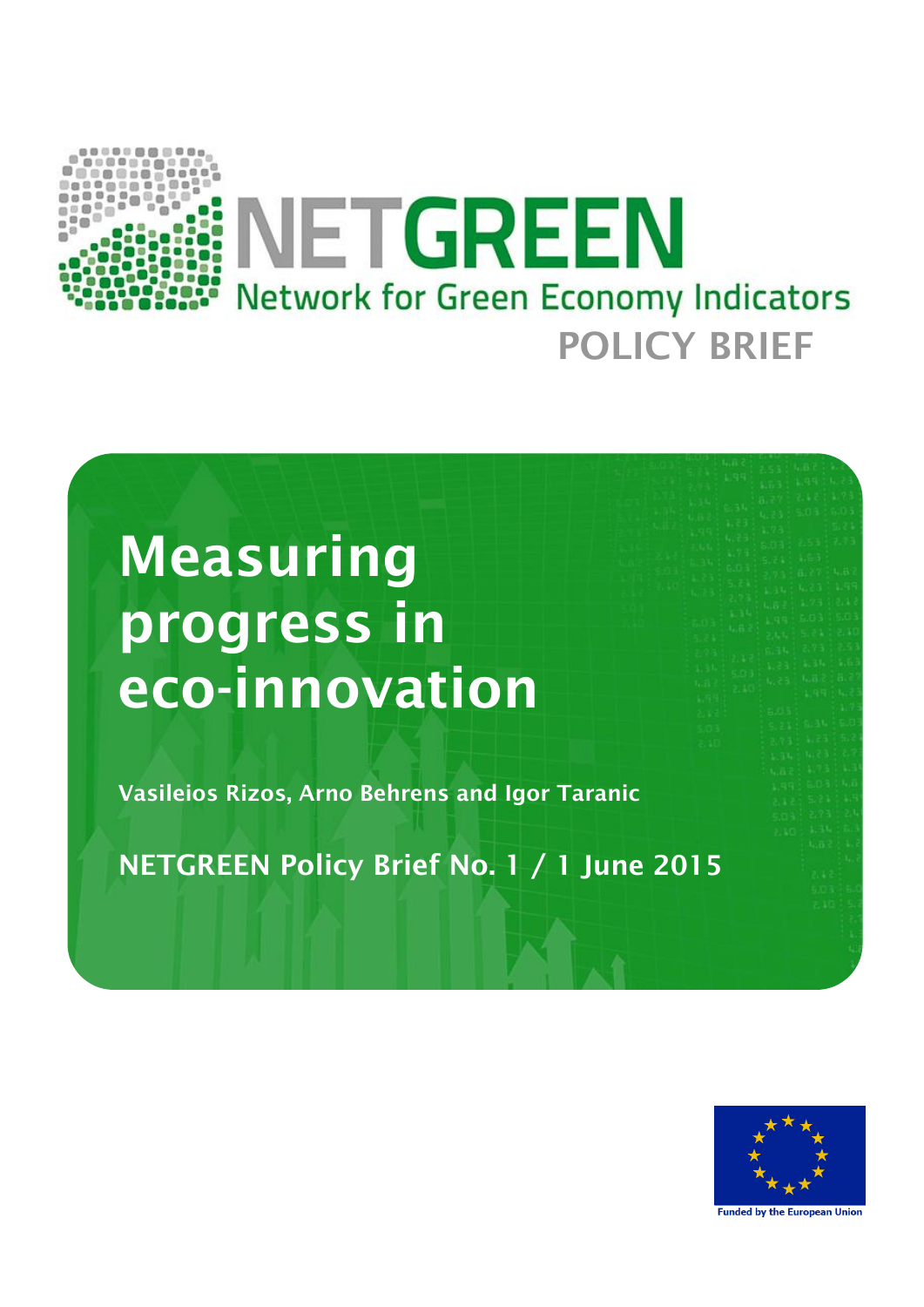### **ABSTRACT**

Eco-innovation has been identified as one of the key drivers of change that need to be harnessed for a sustainable future. Given the complexity of ecoinnovation as a concept, there are various challenges to measuring its progress.

This paper briefly explores the evolution of the concept of eco-innovation and emphasises its role in the EU 2020 strategy. It then provides an overview of the different measurement approaches and challenges associated with identifying and using indicators for measuring progress in eco-innovation. Within this context, the policy brief describes the added value and key features of the **[www.measuring-progress.eu](http://www.measuring-progress.eu/)** web tool, which aims to improve the way policymakers and others involved in the policy process can access, understand and use indicators for green economy and eco-innovation. The web tool was developed on the basis of a systematic overview of the large and fragmented body of work in the field of green economy indicators conducted by the NETGREEN research team. The paper concludes with a number of messages for policy-makers.

#### **MAIN POLICY MESSAGES**

- Results obtained from using composite indicators to gauge eco-innovation performance should be interpreted with caution and treated as indicative of overall eco-innovation performance to avoid misleading policy messages.
- While efforts to improve data quality and create more comprehensive ecoinnovation indicators should continue, the existing databases in the field need to be used more extensively by policy-makers.
- The alignment of eco-innovation indicators with other green economy indicators can provide a more holistic perspective on the sustainability performance of the EU and thereby contribute to a more substantive discussion about the direction of eco-innovation and other sustainability measures.

## **ABOUT THE AUTHORS**

Vasileios Rizos is a Researcher at CEPS; Arno Behrens is Research Fellow and Head of the Energy research programme at CEPS; and Igor Taranic is a Research Assistant at CEPS.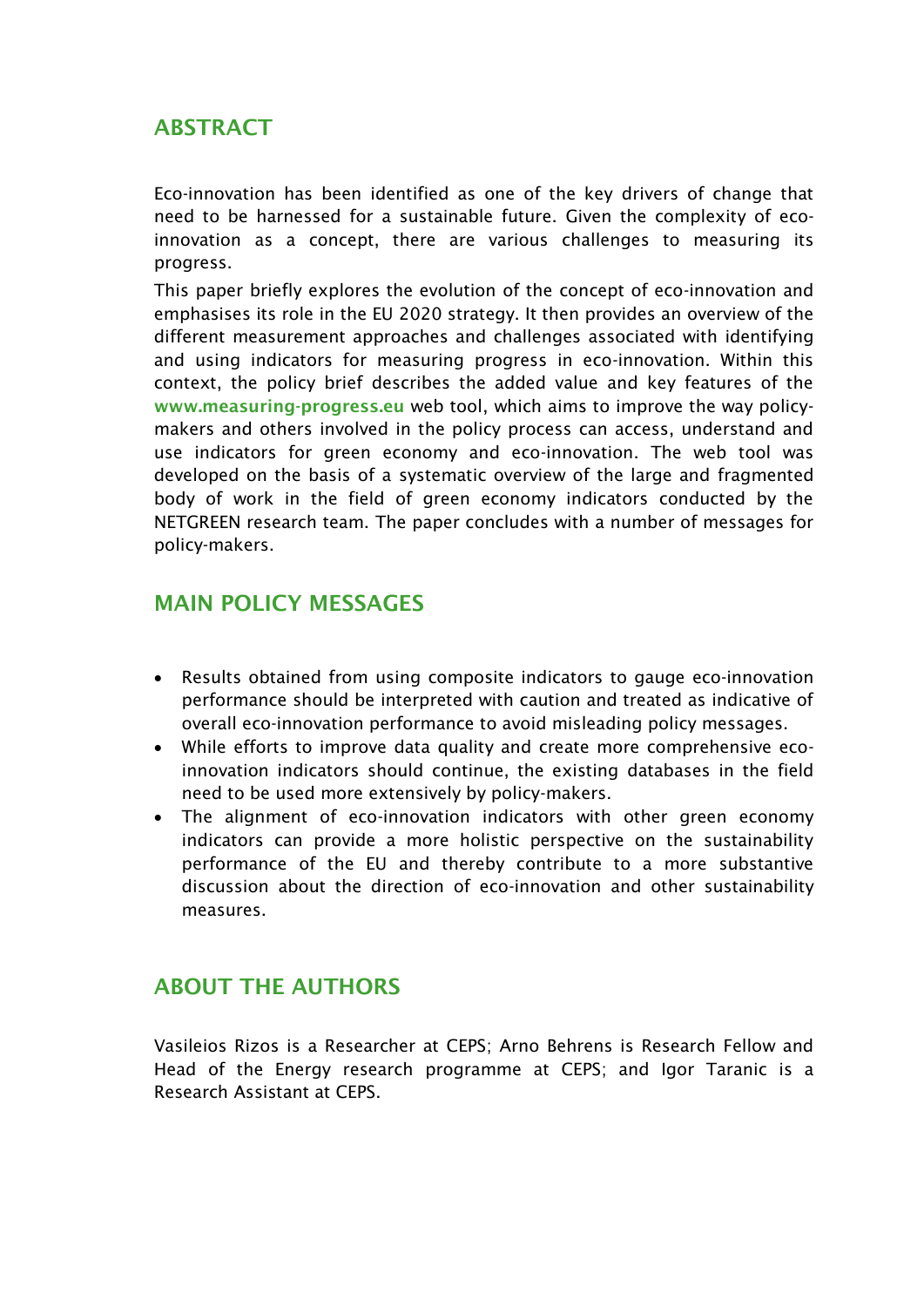## **Table of Contents**

|                                                                                    | 1: Defining the concept of eco-innovation                                    | 1              |  |  |
|------------------------------------------------------------------------------------|------------------------------------------------------------------------------|----------------|--|--|
|                                                                                    | 2: Eco-innovation as a cornerstone of the Europe 2020 strategy               | $\overline{2}$ |  |  |
|                                                                                    | 3 : Measuring eco-innovation                                                 | 3              |  |  |
|                                                                                    | 3.1 Importance of eco-innovation measurement                                 | 3              |  |  |
|                                                                                    | 3.2 Measurement approaches                                                   | $\overline{4}$ |  |  |
|                                                                                    | 4: Contribution of NETGREEN to measuring progress                            | 5              |  |  |
|                                                                                    | 4.1 Added value                                                              | 5              |  |  |
|                                                                                    | 4.2 Description of selected eco-innovation indicators featured in measuring- |                |  |  |
|                                                                                    | progress.eu                                                                  | 6              |  |  |
|                                                                                    | 4.3 Case study for using the measuring-progress web tool                     | 9              |  |  |
|                                                                                    | 5: Main messages for policy-makers                                           | 11             |  |  |
| 13<br><b>Reference list</b>                                                        |                                                                              |                |  |  |
| 15<br>ANNEX I: List of eco-innovation indicators featured in measuring-progress.eu |                                                                              |                |  |  |
|                                                                                    |                                                                              |                |  |  |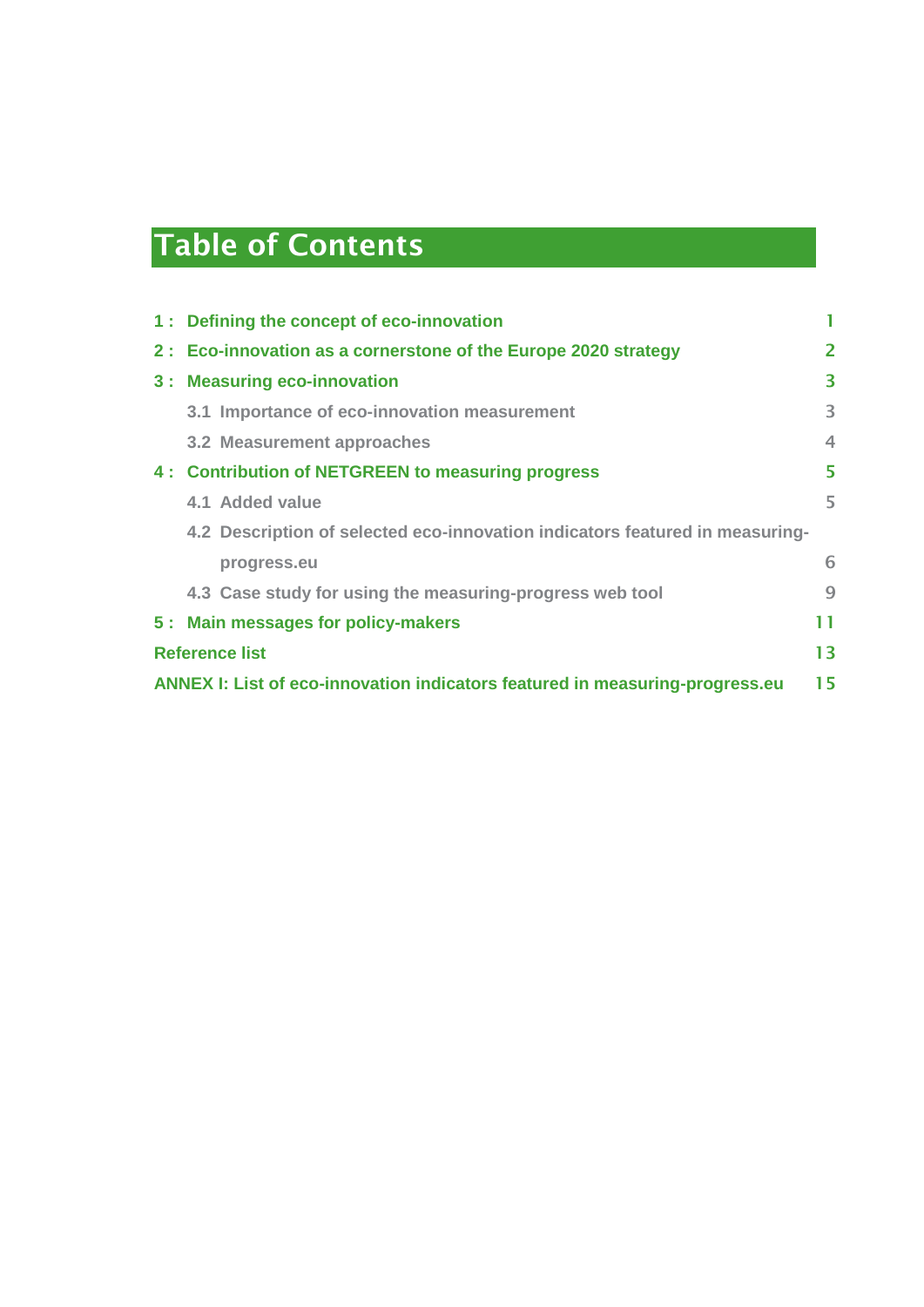## <span id="page-3-0"></span>**1 : Defining the concept of eco-innovation**

Although academic discussions about the role of technological innovation in improving environmental sustainability go back to the late 1960s<sup>1</sup> (Pansera, 2012), the term 'eco-innovation' appears to have been introduced in the mid-1990s<sup>2</sup> (OECD, 2009a). Eco-innovation originally focused on environmental technologies and end-of-pipe solutions to decrease the negative environmental effects of production and consumption activities. Over recent years, however, there has been increasing recognition among academics and policy-makers that innovation across the life-cycle of products and services is important (Andersen, 2010; EIO, 2013; OECD, 2009b; EIO, 2011). The expanding scope of the concept can also be observed in the EU Eco-innovation Action Plan, published in December 2011, which defines<sup>3</sup> eco-innovation (European Commission, 2011a, pp.2) as

"any form of innovation resulting in or aiming at significant and demonstrable progress towards the goal of sustainable development, through reducing impacts on the environment, enhancing resilience to environmental pressures, or achieving a more efficient and responsible use of natural resources".

In recent years, and in the face of numerous global economic, climate, and food crises, the concept of a green economy has been at the centre of academic and policy debates. Since there is no single definition of the green economy or consensus about its meaning, the concept is subject to different interpretations (Ocampo, 2012; Netzer & Althaus, 2012; Khor, 2012). Although an exhaustive review of existing green economy/green growth definitions and concepts is beyond the scope of this paper, it is worth mentioning that ecoinnovation is generally considered by many key actors as a critical factor in the transition to a sustainable future. For instance, the EEA (2014) identifies ecoinnovation as one of the key drivers of change to achieve a resource-efficient EU green economy, while the OECD (2011) considers innovation as a stimulant to green growth that also generates economic opportunities.

<sup>1</sup> As an example, the widely debated "Limits to Growth" report (Meadows et al., 1972) constitutes one of the first attempts to assess the role of technological innovation in easing the negative impacts of human activities on the environment.

<sup>&</sup>lt;sup>2</sup> Specifically, according to OECD (2009a), the term eco-innovation was used for the first time in 1996 in the book titled *Driving Eco-Innovation*, written by Claude Fussler and Peter James.

<sup>&</sup>lt;sup>3</sup> Interestingly, OECD (2005, p. 46) provides the following definition of innovation: "An innovation is the implementation of a new or significantly improved product (good or service), or process, a new marketing method, or a new organisational method in business practices, workplace organisation or external relations".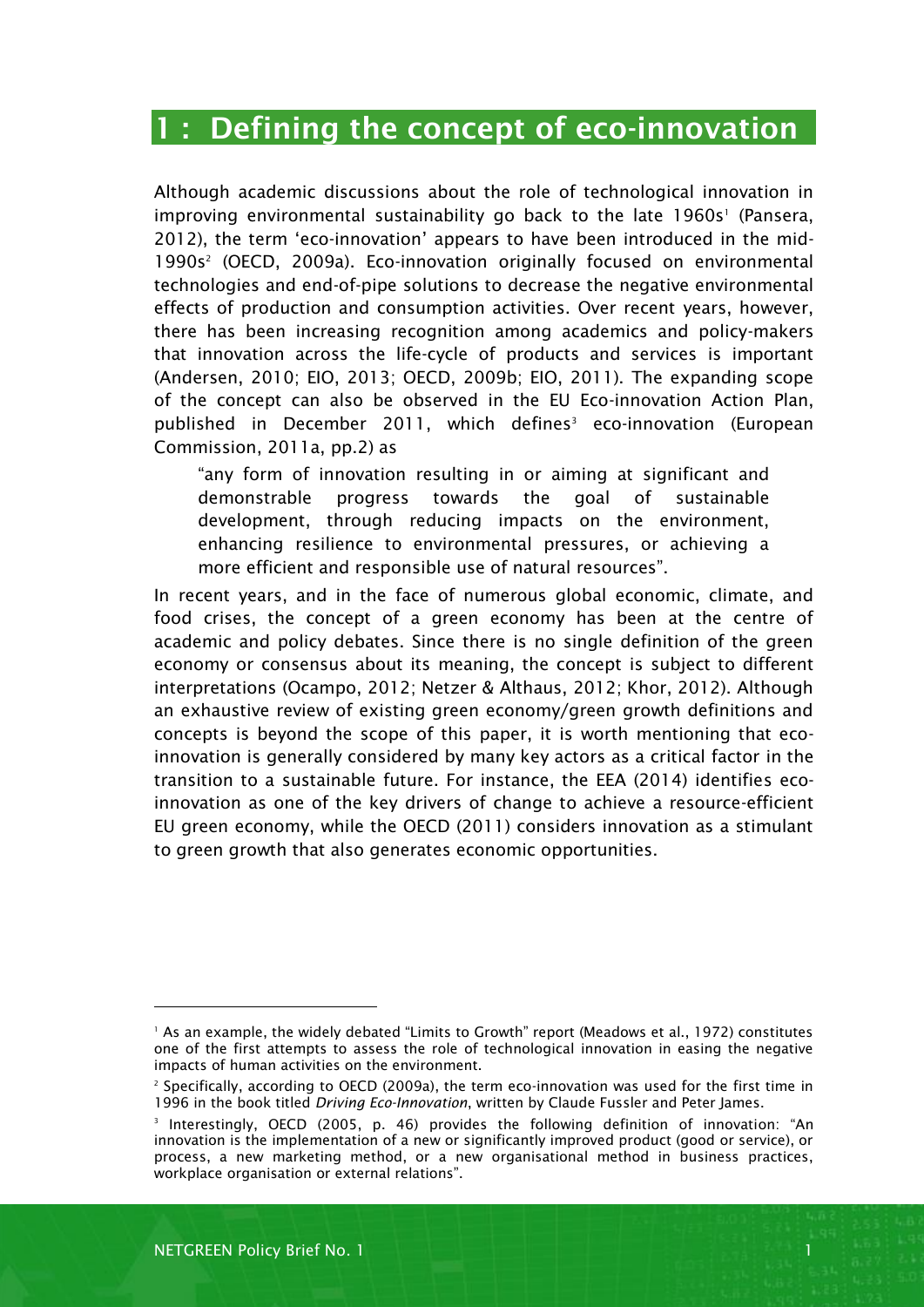## <span id="page-4-0"></span>**2 : Eco-innovation as a cornerstone of the Europe 2020 strategy**

In response to the mammoth challenges of the economic crisis, increased demand for natural resources, ageing and globalisation, in 2010 the European Union launched its Europe 2020 strategy to put the EU economy on a sustainable trajectory. The transformational changes proposed in the strategy are underpinned by five headline targets<sup>4</sup> and three priority themes: smart growth, sustainable growth and inclusive growth. The themes are supported by seven 'Flagship Initiatives'<sup>5</sup> that give the framework conditions for action to be taken at both member state and EU level in support of the Europe 2020 objectives. Among these flagship initiatives is 'Innovation Union', which cautions that the major challenges faced by the EU cannot be resolved without a major push towards embracing innovation and research (European Commission, 2010).

The major objective of the Innovation Union flagship initiative is to facilitate the transformation of innovative ideas into products and services that help generate growth and tackle the EU's critical societal challenges (European Commission, 2014). To catalyse progress in this direction, in 2011 the Commission adopted the Eco-innovation Action Plan (EcoAP), including a set of targeted actions<sup>6</sup> and measures. Building on the achievements and lessons learnt under its predecessor, the Environmental Technologies Action Plan (ETAP), the EcoAP aims to ensure that efforts to improve the market penetration of environmental industries extend beyond exploring the possibilities of technology but address all aspects of eco-innovation (European Commission, 2011a).

In addition to the Innovation Union, the EcoAP complements three additional flagship initiatives: the 'Resource Efficient Europe', the 'Industrial policy for the globalisation era' and the 'Agenda for new skills and jobs'. The actions included in the EcoAP and in all the above-mentioned Initiatives aim to incentivise the market uptake of eco-innovation, which in turn will relieve the burden on the environment and foster growth, jobs and European competitiveness (European Commission, 2011a).

<sup>4</sup> Targets cover the fields of employment, climate change and energy, research and development, education and poverty.

<sup>&</sup>lt;sup>5</sup> The seven flagship initiatives are: 'Resource efficient Europe', 'An industrial policy for the globalisation era', 'An agenda for new skills and jobs', 'European platform against poverty', 'Innovation Union', 'Youth on the move' and 'A digital agenda for Europe'.

<sup>&</sup>lt;sup>6</sup> The seven targeted actions included in the EcoAP are the following (European Commission, 2011a, pp. 6-14): "Use environmental policy and regulation for promoting eco-innovation", "Support demonstration projects and partnerships for eco-innovation", "Develop new standards boosting eco-innovation", "Mobilise financial instruments and support services for SMEs", "Promote international cooperation", "Support the development of emerging skills and jobs" and "Promote eco-innovation though European Innovation Partnerships".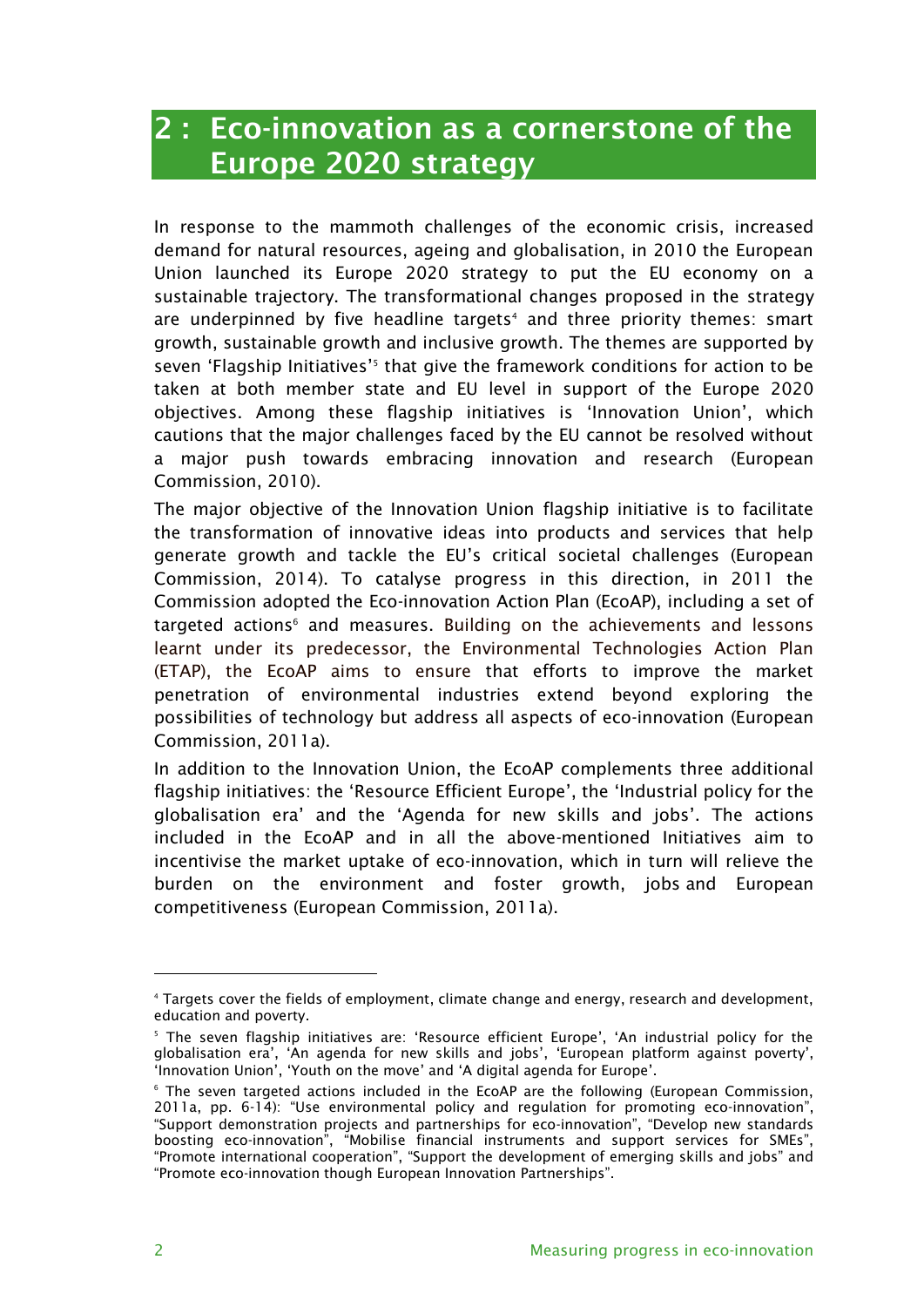While highlighting the importance of targets and indicators in assessing the effects of EU policies, the Impact Assessment accompanying the EcoAP (European Commission, 2011b) recognises that monitoring progress towards eco-innovation is a complex task due to the various perspectives of ecoinnovation that are relevant to several policies. With this in mind, the wider impacts of eco-innovation policies can be examined using proxy indicators and qualitative assessments. The Impact Assessment furthermore suggests that the monitoring process can involve the regular reporting of activities<sup>7</sup> conducted under the EcoAP, as well as the use of key indicators<sup>8</sup> to monitor the implementation of specific actions aimed at fostering eco-innovation. Finally, the EcoAP (European Commission, 2011a, pp. 16) foresees that progress made by Member States and the EU towards fostering eco-innovation can be measured by the 'Eco-innovation Scoreboard', as well as by "other relevant indicators".

## <span id="page-5-0"></span>**3 : Measuring eco-innovation**

## <span id="page-5-1"></span>**3.1 Importance of eco-innovation measurement**

The importance of measuring progress towards eco-innovation has been emphasised by the OECD (2009a), which stresses that measurement can help identify the countries that are lagging behind in eco-innovation and the ones that are leaders in this field. Additionally, it can provide information about the economic effects, drivers and barriers of eco-innovation as well as contribute to an assessment of whether there is a decoupling between economic growth and environmental degradation. The OECD (2009a, pp. 149) identifies four key benefits of measuring eco-innovation:

- "Help policy makers understand, analyse and benchmark overall trends in eco-innovation activities as well as trends in specific product categories,
- Help policy makers identify drivers of and barriers to eco-innovation. This information can inform the design of effective policies and framework conditions,
- Raise awareness of eco-innovation among businessmen, policy makers and other stakeholders and encourage companies to increase eco-innovation efforts on the basis of an analysis of its benefits,
- Help society to tackle global environmental challenges by making the environmental improvement that has been or can be achieved through ecoinnovation more tangible to producers and consumers alike."

In addition to the above-mentioned four benefits, Arundel and Kemp (2009) argue that measuring eco-innovation can increase consumer awareness about

 $7$  Examples of such activities include inter-service consultations, specific studies and consultations of the High Level Working Group of representatives from the European Commission services and member states (European Commission, 2011b).

<sup>8</sup> ANNEX XIII of the Impact Assessment provides a list of suggested performance indicators for measuring contributions towards eco-innovation objectives.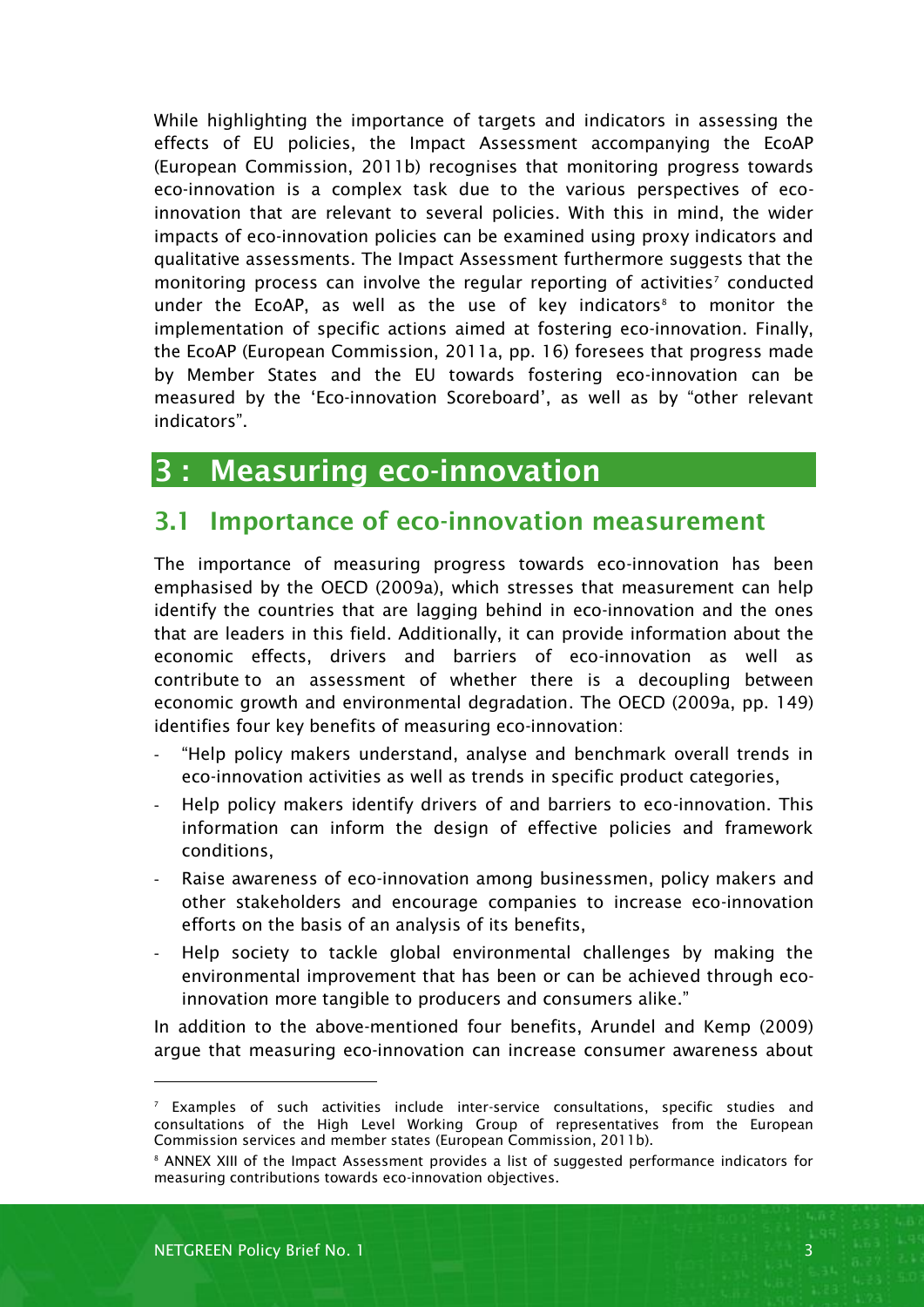the large variations in contribution to environmental degradation from different products and lifestyles.

## <span id="page-6-0"></span>**3.2 Measurement approaches**

Eco-innovation is a broad concept that goes beyond technological progress and can involve changes in organisational, social, cultural and institutional structures (Tarnawska, 2013; OECD 2009b). To this end, measuring progress in this field is a complex task that requires a range of different indicators, including composite<sup>9</sup> indicators. Andersen (2006) has pointed out that in contrast to traditional environmental indicators that provide insights into the state of the environment, eco-innovation indicators are response indicators that evaluate eco-innovation developments at various societal levels.

Given the inherent complexity of the topic, various research efforts have attempted to design measurement approaches to eco-innovation (Tarnawska, 2013). The OECD (2009a) has recommended an input/output approach which distinguishes between four categories of eco-innovation data: input measures (e.g. R&D expenditures), intermediate output measures (e.g. number of ecoinnovation patents and academic publications), direct output measures (e.g. number and description of innovations, sales of products from eco-industries) and indirect impact measures (e.g. changes in absolute environmental impact and resource efficiency). The OECD has furthermore stressed that the collection of data in some of the above-mentioned categories may be a difficult exercise, often requiring the collection of information from surveys and product information databases.

A similar approach has been adopted by the Eco-Innovation Observatory (EIO)<sup>10</sup> with its Eco-Innovation Scoreboard, a composite index indicator and tool to measure the eco-innovation performance of different EU member states. Aiming to assess how eco-innovation is unfolding in several relevant areas such as R&D investments, the performance of firms and socio-economic and environmental outcomes, the scoreboard includes 16 different indicators that are classified under five thematic categories: eco-innovation inputs, ecoinnovation activities, eco-innovation outputs, environmental outcomes and socio-economic outcomes (EIO, 2013; 2011). The structure of the scoreboard also indicates that there is an indirect connection between some of the categories<sup>11</sup> (EIO, 2013).

<sup>9</sup> A composite indicator compiles individual indicators on the basis of an underlying model and measures multi-dimensional concepts (OECD, 2008).

<sup>&</sup>lt;sup>10</sup> The Eco-Innovation Observatory is financed by the European Commission.

 $<sup>11</sup>$  In particular, it indicates that there is a link first between eco-innovation inputs and activities</sup> and second between eco-innovation outputs and environmental and socio-economic outcomes (EIO, 2013).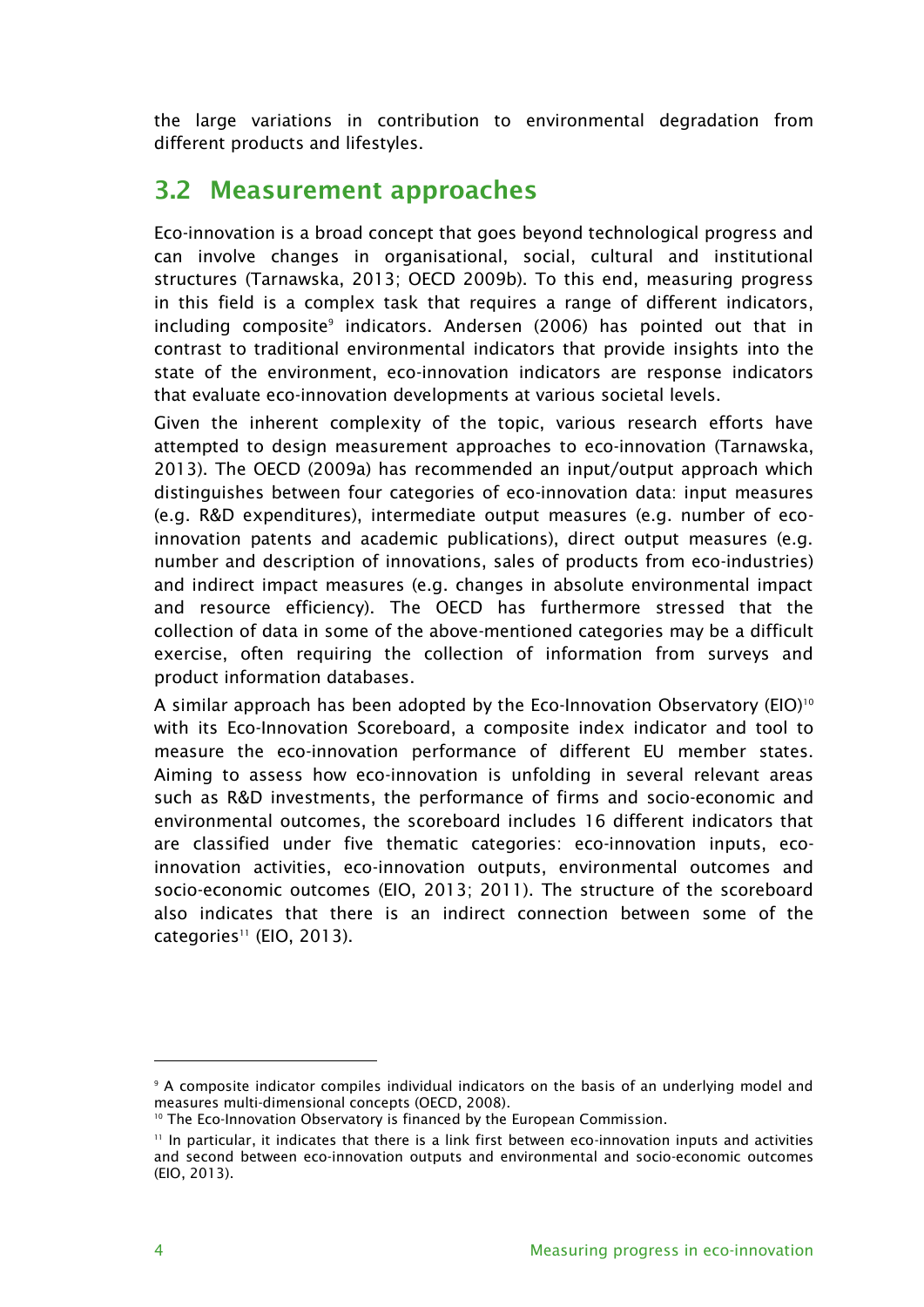## <span id="page-7-0"></span>**4 : Contribution of NETGREEN to measuring progress**

## <span id="page-7-1"></span>**4.1 Added value**

Indicators are essential for the transition to a green economy since they help policy-makers identify priority issues, determine policy goals, formulate and assess policies and finally monitor and evaluate their impacts (UNEP, 2014). Furthermore, they have a key role to play in illustrating to policy-makers and other stakeholders the links and trade-offs between the economy, society and the environment (Stevens, 2005). An extensive body of research has been devoted to the development of indicators that would cover various aspects of this particularly broad topic, resulting in a very large number of, often complex, available green economy indicators<sup>12</sup> (UNEP 2012; Dalal-Clayton & Sadler, 2014). This can inevitably create confusion and/or difficulties in fully understanding and interpreting their underlying concepts (EPA, 2012; Dalal-Clayton & Sadler, 2014). As discussed in the previous section, only in the field of eco-innovation is a wide range of different indicators required to address its various dimensions.

In view of the above issue and with the financial support of the European Commission, the NETGREEN team has developed an open-access, searchable web tool that provides policy-makers and other stakeholders with a unique point of entry into the huge landscape of green economy indicators, including eco-innovation indicators. The tool, named 'measuring-progress', enables policy-makers and other users<sup>13</sup> to quickly identify the most relevant indicators to help them measure the success of green economy policies and understand the key implications and challenges of the transition.

The tool offers a concise collection of green economy indicators<sup>14</sup> accompanied by easy-to-understand information<sup>15</sup> (e.g. description, data availability, indicator construction and quality, interpretation) that can help users who are not necessarily familiar with scientific terminologies to interpret results and select the indicators most suited for their analysis. Most importantly, the web tool provides further indicator suggestions<sup>16</sup> that may broaden users'

<sup>15</sup> The tool also provides links to access data.

<sup>16</sup> In order to include this functionality in the tool, the research team first developed a mind map of the main themes associated with the green economy using input from an in-depth literature

l

 $12$  According to Bass and Dalal-Clayton (2002), hundreds of indicator sets are available in the field of sustainability.

<sup>&</sup>lt;sup>13</sup> Examples of other users include campaigners, business strategists and researchers.

<sup>&</sup>lt;sup>14</sup> To prepare the collection of indicators featured in the web tool, the NETGREEN research team first conducted a systematic overview of the large and fragmented body of work in the field of green economy indicators. Using a list of around 2000 identified indicators as a starting point, the team prepared a list of about 300 'lead' indicators that cover, to the extent possible, all major aspects of the green economy, namely economic sustainability and resilience, environmental sustainability, social justice, effective governance and quality of life. This list of 'lead' indicators featured in measuring-progress.eu is complemented by a list of about 500 'nonlead' indicators for which the tool offers a limited amount of information.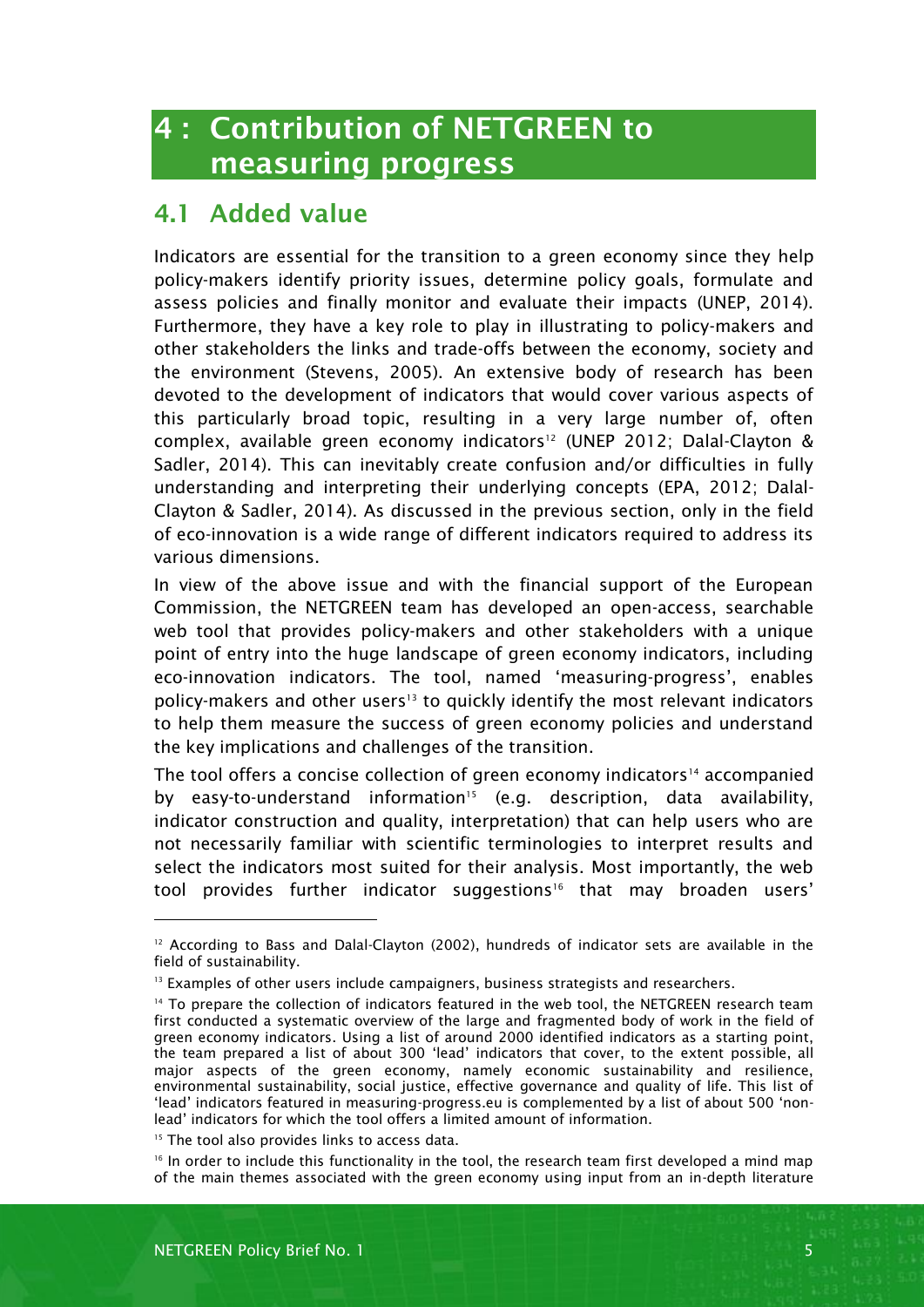viewpoints and help them integrate alternative green economy considerations into their analysis. To achieve that, the tool provides a list of related indicators for each indicator and a list of potential misinterpretations and indicators to help avoid misinterpretations.

Aiming to address the needs of policy-makers and experts with different backgrounds and levels of knowledge of the green economy, the design of the web tool enables users to receive indicator suggestions in three ways: by using key words<sup>17</sup> that are prominently used in the policy process (e.g. environmental taxes, eco-innovation, climate change negotiations); by choosing one or several green economy topics<sup>18</sup> from a hierarchy or by free-text search. Table 1, below, provides an indication of the green economy topics and keywords available in the web tool as well as of indicator suggestions linked to these topics/keywords.

| <b>Topic</b>                                      | <b>Indicator suggestions</b>                                                                                                                                                                                       |
|---------------------------------------------------|--------------------------------------------------------------------------------------------------------------------------------------------------------------------------------------------------------------------|
| <b>Green technological</b><br>development and use | Eco-innovation index<br>$\bullet$<br>Green patents, Index 1990=100<br>$\bullet$<br>Public spending in environmentally related RD,<br>$\bullet$<br>% total public spending<br>Turnover from innovation<br>$\bullet$ |
| <b>Resource use efficiency</b>                    | Resource efficiency scoreboard<br>$\bullet$<br>Domestic material consumption per capita<br>$\bullet$<br>Resource productivity<br>$\bullet$                                                                         |
| <b>Keyword</b>                                    | <b>Indicator suggestions</b>                                                                                                                                                                                       |
| <b>Energy consumption</b>                         | Share of energy from renewable sources<br>$\bullet$<br>Energy productivity (GDP/gross inland energy<br>$\bullet$<br>consumption)<br>Final energy consumption by fuel<br>$\bullet$                                  |
| <b>Innovation</b>                                 | Innovation Union Scoreboard<br>$\bullet$<br>MSCI Global Clean Technology Index<br>$\bullet$<br>Total R&D expenditure<br>$\bullet$                                                                                  |

*Table 1. Illustrative green economy topics /keywords and related indicators*

## <span id="page-8-0"></span>**4.2 Description of selected eco-innovation indicators featured in measuring-progress.eu**

As described above, one of the principal objectives of measuring-progress is to offer policy-makers and other stakeholders concise and easy-to-understand information about green economy indicators. Boxes 4.1, 4.2 and 4.3 briefly present three selected eco-innovation indicators featured in measuring-

review and interviews with experts in the field. The mind map was then used to establish links between the indicators, the key words and the topics included in the web tool. Based on this mind map the tool provides an algorithm that generates a selection of suggestions for additional indicators depending on the choices (i.e. indicators, key words and topics) of the user.

<sup>&</sup>lt;sup>17</sup> Around 900 keywords are featured in the web tool as of 29 May 2015.

<sup>&</sup>lt;sup>18</sup> About 100 green economy policy topics are featured in the web tool as of 29 May 2015.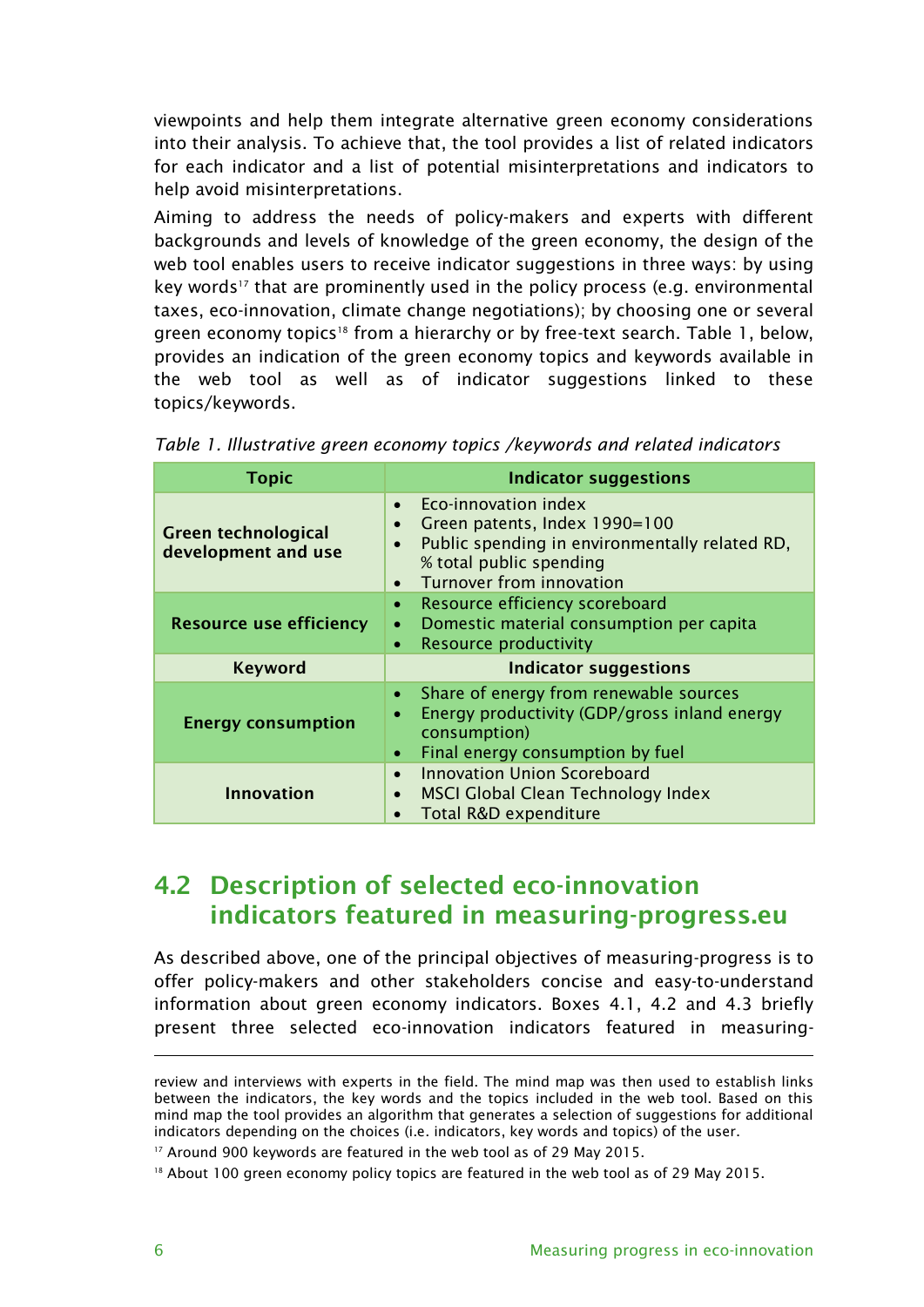progress.eu and provide an indication of the type of information that the web tool offers to its users. <sup>19</sup> The full list of eco-innovation indicators featured in the web tool is presented in Annex I.<sup>20</sup>

#### *Box 4.1 Eco-innovation index<sup>21</sup>*

**Description:** Unweighted mean of 16 indicators from eight contributors in five areas: eco-innovation inputs, eco-innovation activities, eco-innovation outputs, environmental outcomes and socio-economic outcomes.

**Unit of measurement**: Percentage of the EU average that is equated with 100 (Index EU27=100)

**Indicator developer**: Eco-Innovation Observatory

**Data host**: Eurostat

**Geographical coverage**: Austria, Belgium, Bulgaria, Croatia, Cyprus, Czech Republic, Denmark, Estonia, Finland, France, Germany, Greece, Hungary, Ireland, Italy, Latvia, Lithuania, Luxembourg, Malta, Netherlands, Poland, Portugal, Romania, Slovakia, Slovenia, Spain, Sweden, United Kingdom

**Temporal coverage**: 2010 to 2013

**Frequency of updates**: Every 1-3 years

**Cost of accessing data**: Free of charge

**Aggregation level of indicator:** Index or Composite

**Related indicators:** Venture capital - early stage investment, Exports of products from eco-industries, Energy productivity, GHG emissions intensity.

**Type of relation of related indicators:** Component indicators of the aggregate

**Methodological transparency**: Complete methodology available

**Data quality assessment:** Other organisational assessment

**Potential misinterpretation:** This is a composite indicator that can only provide messages about the overall country performance in relation to eco-innovation. A high overall ranking does not necessarily mean that a country has performed well in all eco-innovation areas covered by this indicator. Thus, an assessment of the individual areas would require an analysis of the specific sub-indicators covering these areas.

**Use of indicator in mandates, international agreements or legislation**: The Eco-innovation Action Plan, Green Action Plan for SMEs (European Commission).

<sup>&</sup>lt;sup>19</sup> More complete information about these three indicators, as well as for all indicators featured in the web tool, can be found on: [www.measuring-progress.eu.](http://www.measuring-progress.eu/)

<sup>&</sup>lt;sup>20</sup> Annex I provides the list of 'lead' eco-innovation indicators featured in the web tool as of 29 May 2015; however, after publication of this policy brief and while engaging with key stakeholders, the NETGREEN research team will identify gaps and possibly collect more 'lead' eco-indicator suggestions to be added to the web tool.

<sup>&</sup>lt;sup>21</sup> Eurostat hosts data from the Eco-Innovation Scoreboard, developed by the Eco-Innovation Observatory, under the name 'Eco-innovation index'.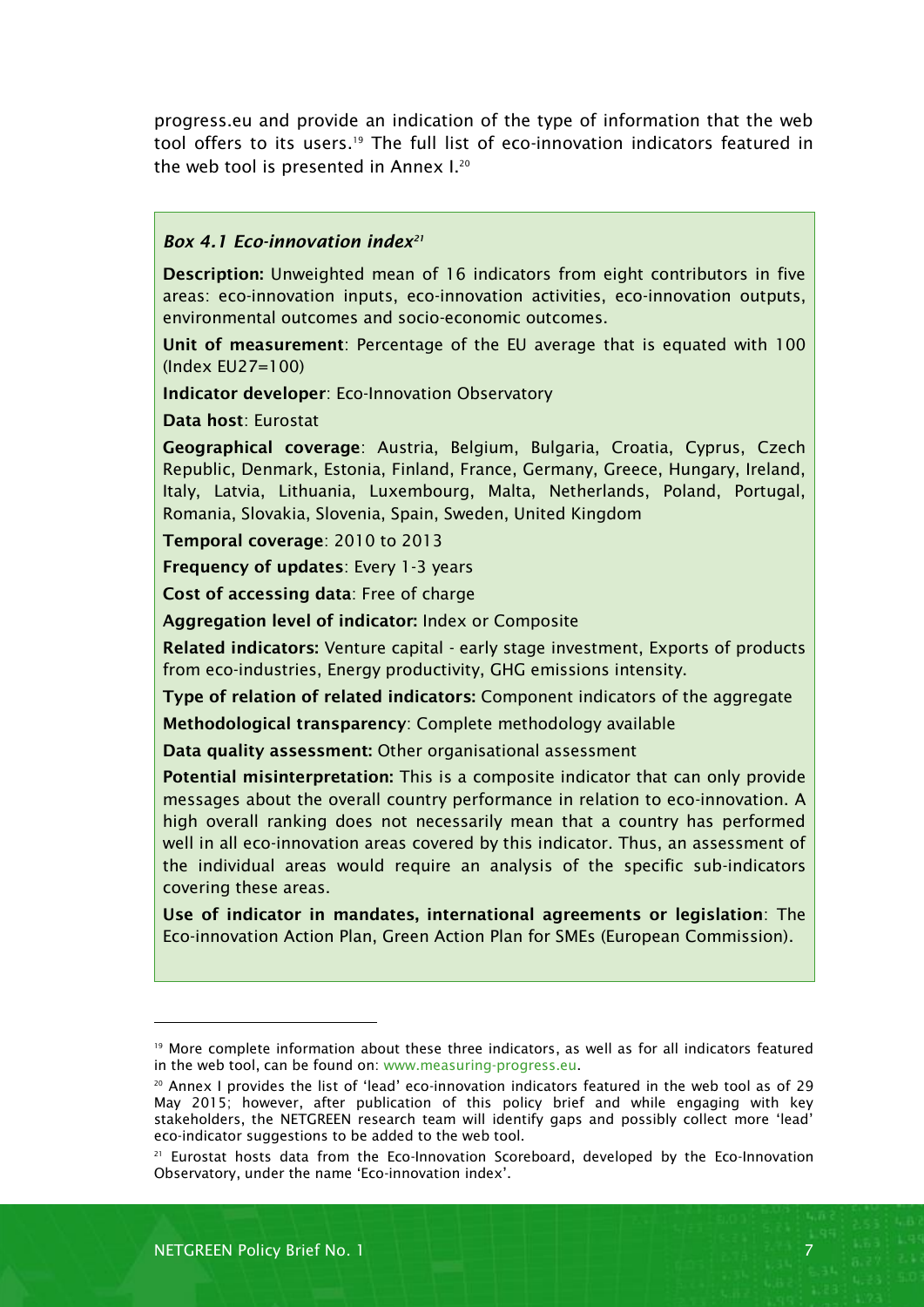#### *Box 4.2 Global Cleantech Innovation Index*

**Description:** This indicator explores which countries currently have the greatest potential to produce entrepreneurial cleantech start-up companies that will commercialise clean technology innovations over the next 10 years.

**Unit of measurement**: Indices

**Data host**: Cleantech Group

**Type of indicator source:** Business

**Temporal coverage**: 2012 to 2014

**Frequency of updates**: Every 1-3 years

**Cost of accessing data**: Free of charge

**Aggregation level of indicator:** Index or Composite

**Related indicators:** Eco-innovation index, Innovation Union Scoreboard, Green Transition Scoreboard

**Methodological transparency**: Partial methodology available

**Data quality assessment:** No published quality assessment

**Contribution to the green economy:** Green innovation positively impacts both environmental and economic sustainability, thereby contributing to the progress in the green economy.

#### *Box 4.3 Turnover from innovation*

**Description:** This indicator is defined as the ratio of turnover from products new to the enterprise and new to the market as a % of total turnover. It is based on the Community Innovation Survey (CIS) and covers at least all enterprises with 10 or more employees.

**Geographical coverage**: Austria, Belgium, Bulgaria, Croatia, Cyprus, Czech Republic, Denmark, Estonia, Finland, France, Germany, Greece, Hungary, Iceland, Ireland, Italy, Latvia, Lithuania, Luxembourg, Malta, Netherlands, Norway, Poland, Portugal, Romania, Serbia, Slovakia, Slovenia, Spain, Sweden, United Kingdom

**Unit of measurement**: % of total turnover

**Data host**: Eurostat

**Type of indicator source:** Statistical office

**Temporal coverage**: 2004 to 2012

**Frequency of updates**: every 1-3 years

**Aggregation level of indicator**: Single

**Methodological transparency**: Complete methodology available

**Data quality assessment:** Assessed by statistical office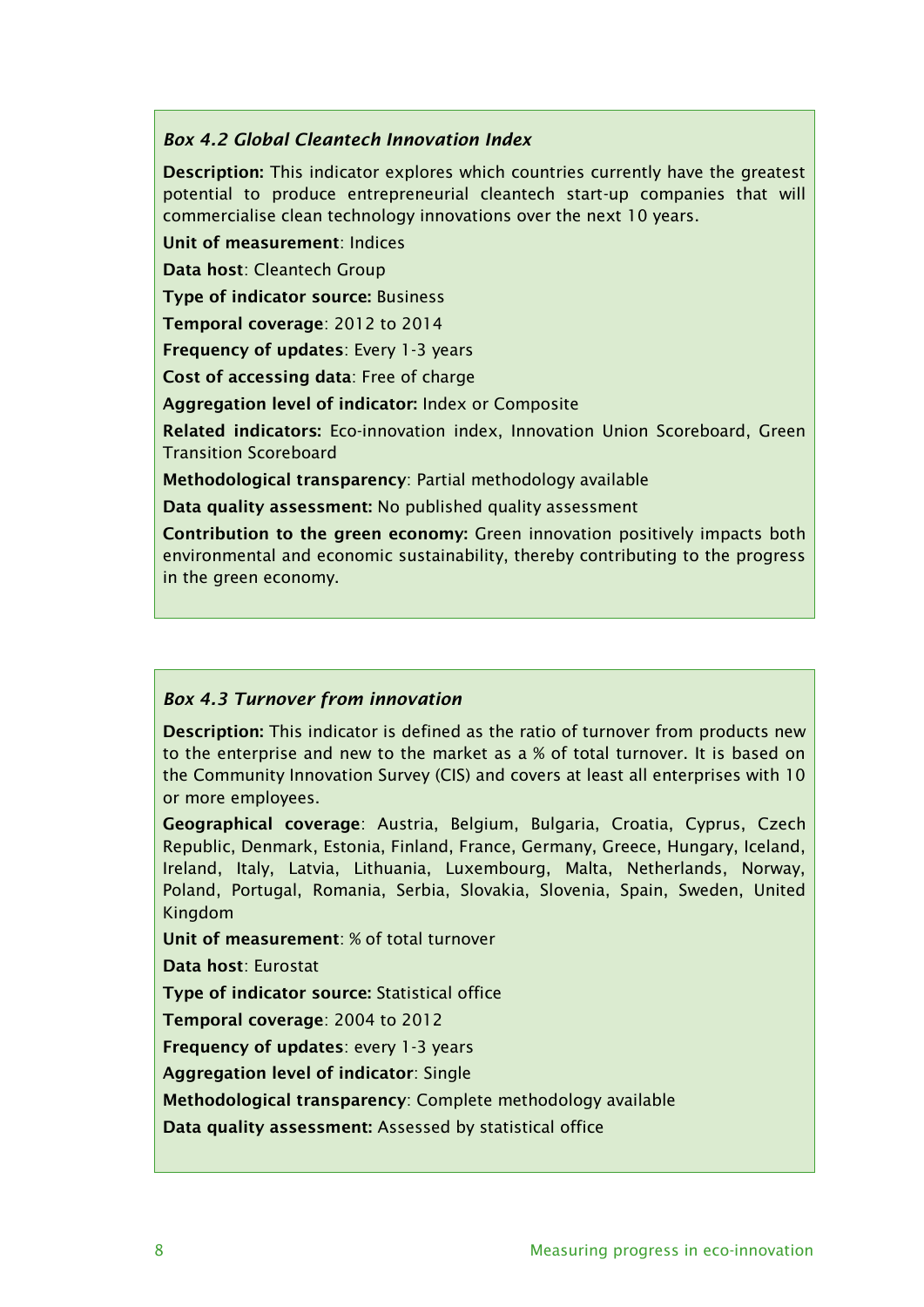## <span id="page-11-0"></span>**4.3 Case study for using the measuring-progress web tool**

Box 4.4, below, provides a hypothetical case study for using the measuringprogress web tool as an important source of information for developing an eco-innovation strategy in Greece. The aim of this case study is to help understand the types of users of the web tool as well as the added value of the tool to its users. Although the box describes a hypothetical scenario of using measuring-progress for policy purposes in Greece, it is based on actual information about the country's record of sustainable development strategies.

#### *Box 4.4 Designing an eco-innovation strategy in Greece*

In view of the recommendations of the European Council (2001) in Göteborg inviting member states to develop their own national sustainable development strategies, in 2002 Greece adopted its National Strategy for Sustainable Development. The strategy set out a ten-year framework for achieving sustainability policies to help the country address all three pillars of sustainable development and improve national prosperity (Hellenic Ministry for the Environment, Physical Planning and Public Works, 2002). A revised Sustainable Development Strategy was adopted in 2007 and partially implemented until 2009. During 2009 and under the new Ministry of Environment, Energy and Climate Change, the country put forward the strategic objective of stimulating 'green growth' (ESDN, 2014). However, since 2010 and the severe economic crisis, progress in this field has inevitably suffered setbacks.

Prompted by concerns about the country's economic performance and by the increasing deindustrialisation since 2010 (see Figure 1), the Greek Ministry of Reconstruction of Production, Environment and Energy<sup>22</sup> is now prioritising boosting economic productivity while easing environmental pressure. Recognising that innovation can be a fundamental lever for sustainable business growth, the ministry has decided to set up an 'Innovation Task Force' comprising experts from the ministry and external academic specialists to first assess Greece's eco-innovation performance and then draw up relevant policy measures.

l

 $22$  This new ministry was established in January 2014, after the national elections, through merging the Ministry of Environment, Energy and Climate Change and the Ministry of Rural Development and Food.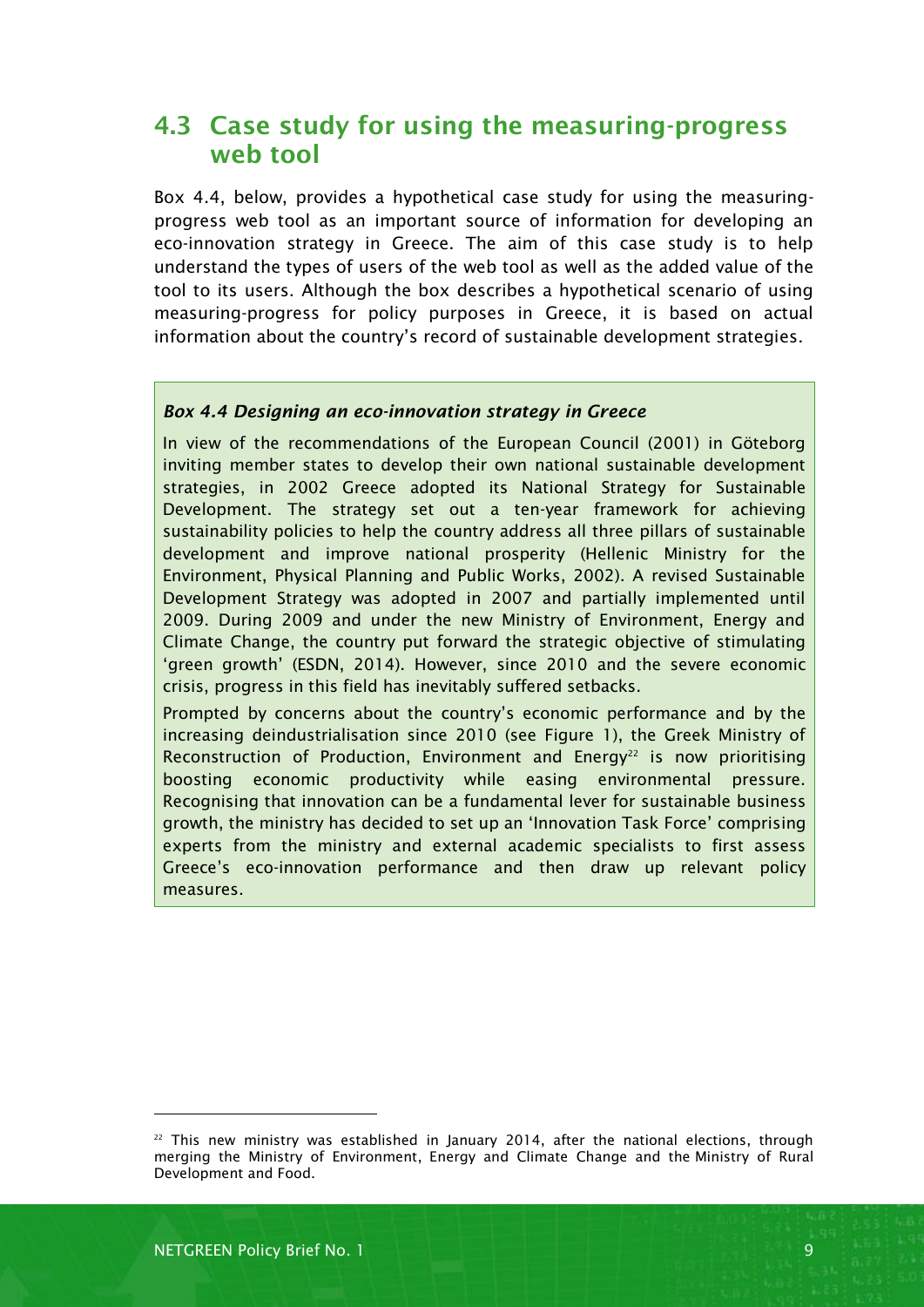

*Source*: ELSTAT (2014).

During their research for relevant indicators, experts from the ministry identify the measuing-progress.eu web tool. Via the tool's user interface that explains how to select relevant keywords in order to receive suggestions for indicators relevant to the green economy topic of their interest, they enter 'eco-innovation'. The web tool then provides a list of suggested indicators, among which is the eco-innovation index. Having read the information provided for this indicator (description, geographical coverage, data host etc.) as well as the available methodology, the Task Force members decide to use this indicator and analyse the provided data.

One of the first observations is that Greece is among ten member states with the lowest ranking in this field. They also note that Sweden and Finland<sup>23</sup> have the highest scores across the EU. In view of these findings, they decide to seek technical advice from the Swedish Ministry of Enterprise, Energy and Communications, which produced the 'Swedish Innovation Strategy' to enhance competitiveness and generate jobs for the economy.<sup>24</sup> In this context, they decide to organise a workshop and invite experts from the Swedish ministry to share their experiences. Furthermore, using the additional suggestions of relevant indicators provided by the web tool, the Task Force experts select a basket of additional indicators that capture more specific aspects of eco-innovation, such as the "exports of products from

 $23$  Importantly, as specified by the developers of this indicator, a high score does not necessarily mean that a country has performed well in all five eco-innovation areas covered by this indicator (see Box 4.1). Thus, an assessment of the individual areas would require an analysis of the specific sub-indicators covering these areas (EIO, 2011). http://tinyurl.com/ovuntxl

 $24$  More information about the Swedish Innovation Strategy is available here: [http://tinyurl.com/ovuntxl.](http://tinyurl.com/ovuntxl)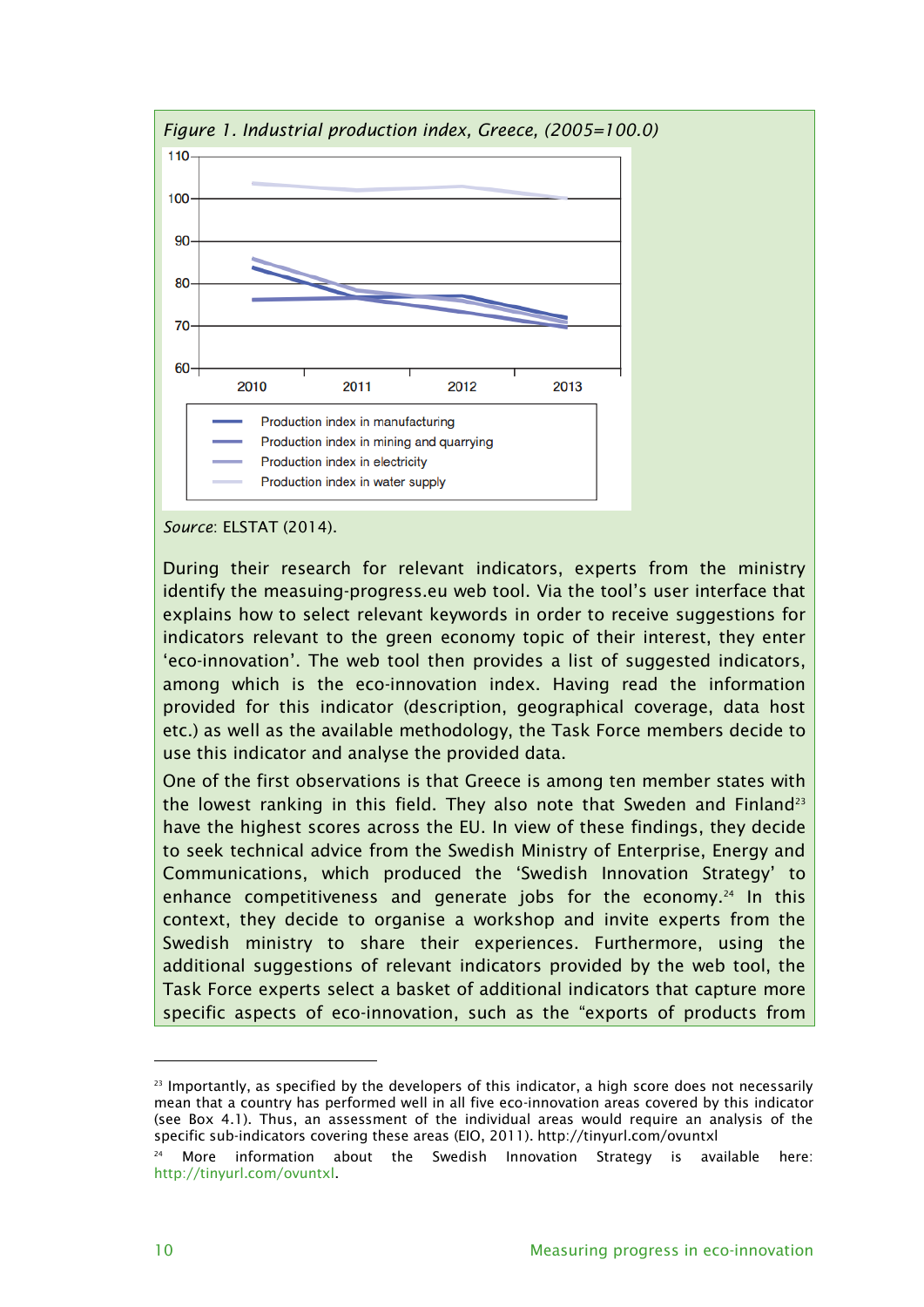eco-industries". This helps them conduct their analysis and prepare a list of member states that require a more detailed assessment of underlying structural conditions and policy measures, ultimately enabling these states to improve their eco-innovation performance.

While performing their selection of eco-innovation indicators, the experts note that the web tool also provides the option of identifying indicators through a green economy topic 'tree'. They navigate through the web tool and choose the topic 'economic sustainability and resilience' and then its sub-topics 'progress towards the green economy' and 'green fiscal policy'. The web tool then provides suggestions of related indicators. The experts assess their content and decide to discuss them with their colleagues in the Ministry of Finance who are making considerable efforts to improve the domestic fiscal framework. Eventually, the experts of the Task Force decide to broaden the perspective of their analysis to cover additional indicators and green economy-related aspects that had not initially been considered, such as public expenditure on environmental protection activities and the share of environmentally-related taxes in the country's GDP.

## <span id="page-13-0"></span>**5 : Main messages for policy-makers**

This chapter presents a number of policy messages drawing on the systematic overview of the field of eco-innovation indicators conducted by the NETGREEN research team. These messages were further developed through feedback from a thematic policy workshop on ''Eco-innovation and opportunities for the EU economy''<sup>25</sup> and interviews with policy-makers and researchers in the field.

#### **Clarify what exactly is measured by the composite indicators**

Composite eco-innovation indicators and indexes are useful tools because they can draw the attention of policy-makers to some of the key challenges that need to be resolved. Additionally, they can help policy-makers develop easy-tounderstand messages for public communication. However, results obtained from composite indicators should be interpreted with caution and treated as indicative of the overall eco-innovation performance; otherwise they may result in misleading policy messages.

In the case of the Eco-innovation index developed by the Eco-Innovation Observatory, a high overall ranking does not necessarily mean that a country has performed well in all eco-innovation areas covered by this indicator or achieved progress in terms of environmental and socio-economic outcomes.

 $25$  The event was organised on 11 March 2015 in Brussels and brought together around 100 experts and stakeholders to discuss issues such as what are the most efficient policy instruments to foster eco-innovation, and what are the best indicators to measure progress? See: [http://www.ceps.eu/events/eco-innovation-and-opportunities-eu-economy.](http://www.ceps.eu/events/eco-innovation-and-opportunities-eu-economy)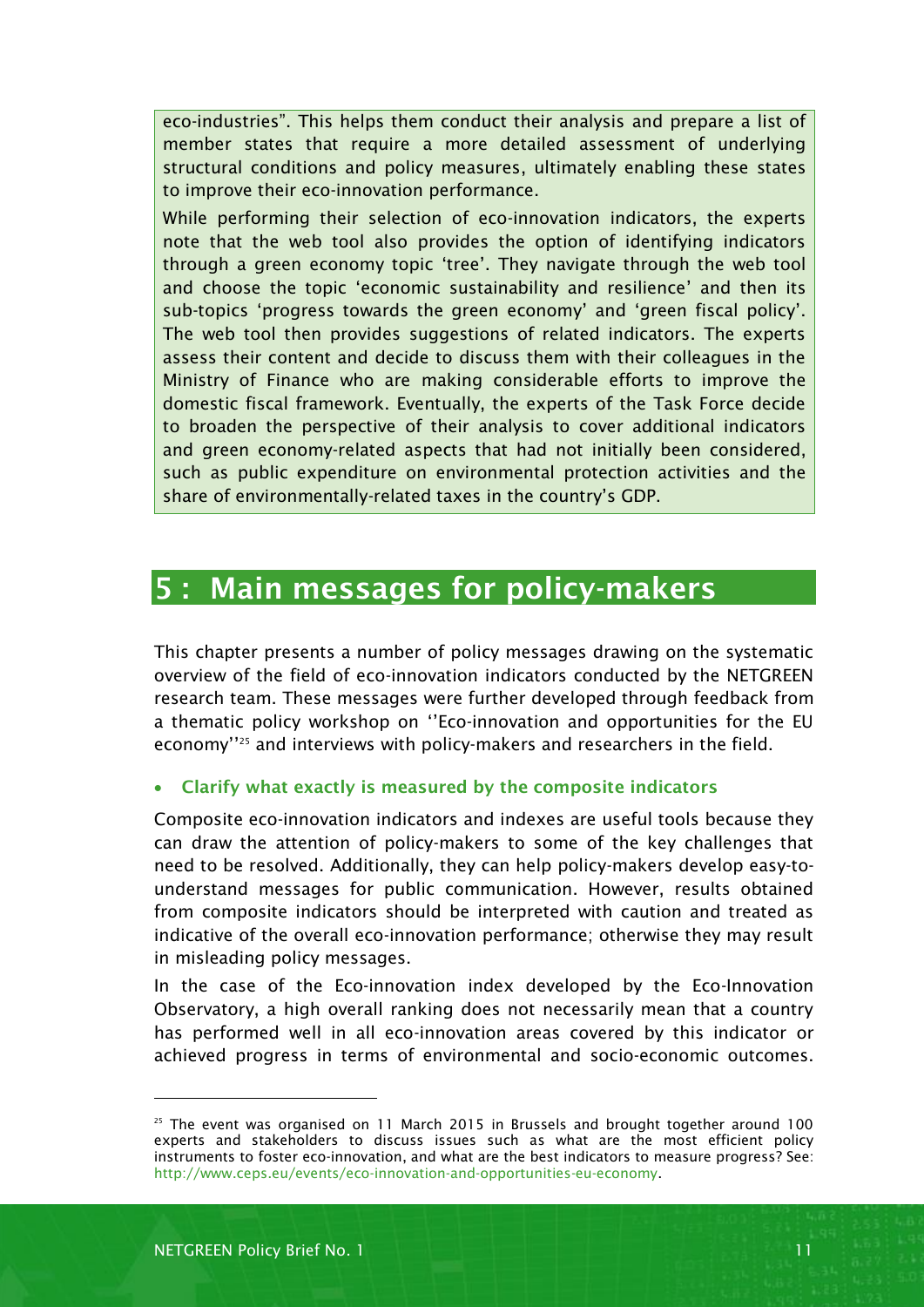The results of the index can only provide messages about the overall country performance in relation to eco-innovation. Drawing conclusions about specific eco-innovation aspects and country trends requires a careful analysis of the sub-indicators covering these fields.

#### **Make better use of existing indicators but also identify areas where new or better indicators are needed**

Eco-innovation is a multi-dimensional and complex concept with many definitions that go beyond technological progress. While efforts to improve data quality and create more comprehensive indicators that address all aspects of eco-innovation should continue, better use should be made of the existing literature in the field. Instead of focusing only on developing the perfect ecoinnovation indicator or set of indicators, existing databases need to be used more extensively by policy-makers. Despite numerous gaps and limitations, various indicators can provide useful pointers to some political questions, if used properly to avoid misinterpretation. The hypothetical case study described above shows how existing indicators can provide useful messages to policy-makers about eco-innovation trends and how the measuring-progress.eu web tool can contribute to this end.

At the same time, there are areas where additional research and indicators are needed to reflect specific eco-innovation trends. For instance, at the EU level, the development of specific indicators to measure the production and adoption of eco-innovations by SMEs could help the European Commission assess the added value, effectiveness, direction and impact of specific actions included in the Green Action Plan for SMEs.<sup>26</sup> These types of indicators could also be used to set more specific eco-innovation targets.

#### **Complement eco-innovation indicators with other green economy indicators**

The alignment of eco-innovation indicators with other green economy indicators can provide a more holistic perspective on the sustainability performance of the EU and contribute to a more substantive discussion about the direction of eco-innovation and other policies in the sustainability field. For example, the combination of eco-innovation and circular economy indicators can be used to better monitor trends and performances across material supply chains. In this context, the measuring-progress.eu web tool can be used to improve understanding about the interconnections of sustainability green economy issues and the relationship between different green economy indicators. Still, it should be kept in mind that while a group of indicators can offer useful messages for the overall direction of policies, much caution should be exercised in identifying any correlations in the results of the different indicators.

l

 $26$  The Green Action Plan for SMEs - COM(2014) 40 final was adopted in July 2014 as a joint initiative of DG Enterprise and Industry and DG Environment and is the first Commission Communication to address green economy opportunities for SMEs.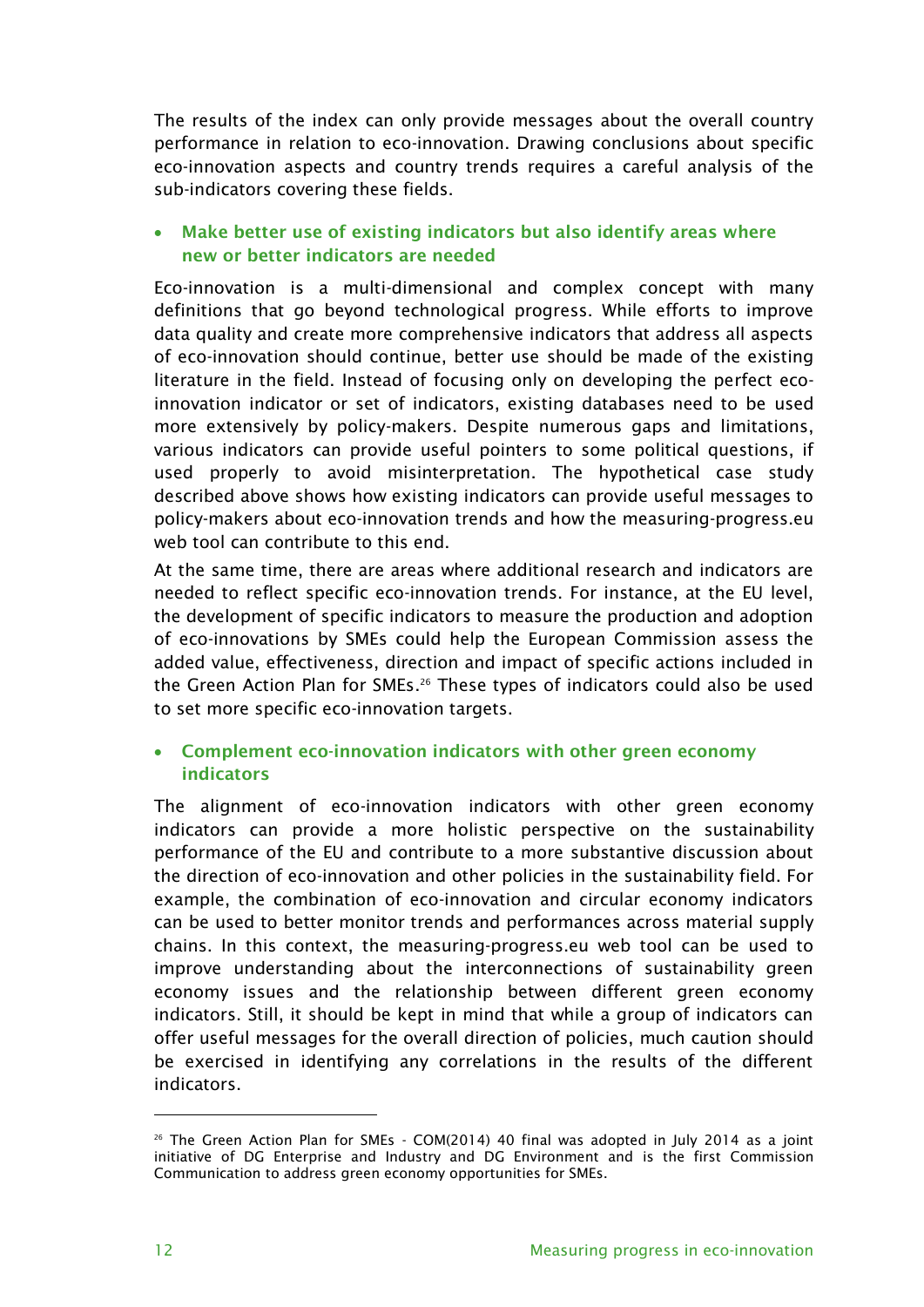## <span id="page-15-0"></span>**Reference list**

- Andersen, M.M. (2006), "Eco-innovation indicators", European Environment Agency, Copenhagen, February.
- Andersen, M.M. (2010), "The Faces and Phases of Eco-innovation on the Dynamics of the Greening of the Economy", Paper for the DRUID Conference, 16-18 June, Imperial College, London.
- Arundel, A. and R. Kemp (2009), "Measuring eco-innovation", Working Paper Series, United Nations University - Maastricht Economic and social Research and training centre on Innovation and Technology.
- Bass, S. and B. Dalal-Clayton (2002), "Sustainable Development Strategies: A Resource Book", OECD, Paris.
- Dalal-Clayton, B. and B. Sadler (2014), *Sustainability Appraisal: A Sourcebook and Reference Guide to International Experience*, New York: Routledge.
- EPA (2012), "A Framework for Sustainability Indicators at EPA", EPA/600/R/12/687, United States Environmental Protection Agency, Washington, D.C.
- European Commission (2010), "Communication from the Commission, Europe 2020, A strategy for smart, sustainable and inclusive growth", COM(2010) 2020 final, Brussels.
- European Commission (2011a), "Innovation for a sustainable Future The Ecoinnovation Action Plan (Eco-AP)", Communication from the Commission to the European Parliament, the Council, The European Economic and Social Committee and the Committee of the Regions, COM(2011) 899 final, Brussels.
- European Commission (2011b), "Innovation for a sustainable Future The Ecoinnovation Action Plan (Eco-AP)", Impact Assessment accompanying the EU Communication, SEC(2011) 1599 final, Brussels.
- European Commission (2014), "State of the Innovation Union, Taking Stock 2010-2014", Brussels.
- European Council (2001), "Presidency Conclusions, Göteborg European Council, 15 and 16 June 2001".
- EEA (2014), "Resource-efficient Green Economy and EU policies", European Environment Agency, EEA Report No. 2/2014, Brussels.
- Eco-Innovation Observatory (EIO) (2011), "The Eco-Innovation Challenge: Pathways to a resource-efficient Europe", Eco-Innovation Observatory, Funded by the European Commission, DG Environment, Brussels.
- Eco-Innovation Observatory (EIO) (2013), "Europe in transition: Paving the way to a green economy through eco-innovation, Eco-Innovation Observatory", funded by the European Commission, DG Environment, Brussels.
- European Sustainable Development Network (ESDN) (2014), "Single Country Profile – Greece", [\(http://tinyurl.com/kh6m3ku\)](http://tinyurl.com/kh6m3ku).
- Hellenic Ministry for the Environment, Physical Planning and Public Works (2002), "National Strategy for Sustainable Development, Greece, Executive Summary", Athens.
- Hellenic Statistical Authority (ELSTAT) (2014), "Greece in figures, 2014", available at: [\(http://tinyurl.com/nrpzhrd\)](http://tinyurl.com/nrpzhrd).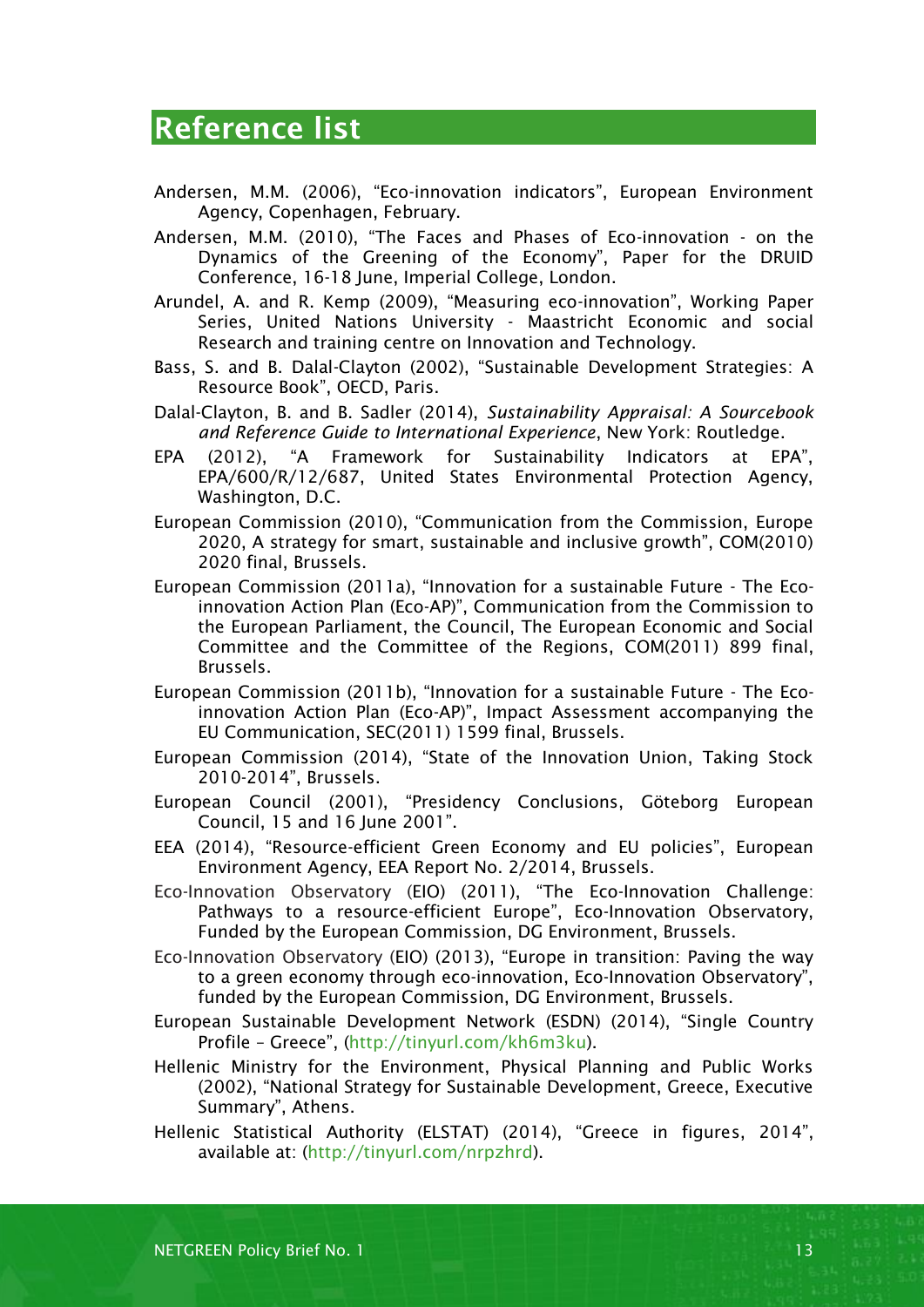- Khor, M. (2012), "Challenges of the Green Economy Concept and Policies in the Context of Sustainable Development, Poverty and Equity", in UN-DESA, UNEP and UNCTAD (eds), *The Transition to a Green Economy: Benefits, Challenges and Risks from a Sustainable Development Perspective*, report by a Panel of Experts to Second Preparatory Committee Meeting for United Nations Conference on Sustainable Development.
- Meadows, D.H., D.L. Meadows, J. Randers and W.W Behrens III (1972), *The Limits to Growth: A Report for the Club of Rome's Project on the Predicament of Mankind*, New York: Universe Books.
- Netzer, N. and J. Althaus (2012), "Introduction", in N. Netzer and J. Althaus (eds), *Green Economy. Turning Over a New Leaf towards Sustainable Development?*, Friedrich-Ebert-Stiftung (FES), Berlin.
- Stevens, C (2005), "Measuring Sustainable Development", OECD Statistics Brief, Paris.
- OECD (2005), "Oslo Manual Guidelines for Collecting and Interpreting Innovation Data", Third edition, A joint publication of OECD and Eurostat, Paris.
- OECD (2008), ''Handbook on Constructing Composite Indicators. Methodology and User Guide''. OECD: Paris
- OECD (2009a), "Eco-Innovation in Industry Enabling Green Growth", Paris.
- OECD (2009b), "Sustainable Manufacturing and Eco-Innovation: Towards a Green Economy", OECD Policy Brief, Paris.
- OECD (2011), "Towards Green Growth: Monitoring Progress. OECD Indicators", Paris.
- Ocampo, J.A (2012), "The Transition to a Green Economy: Benefits, Challenges and Risks from a Sustainable Development Perspective. Summary of Background Papers", in UN-DESA, UNEP and UNCTAD (eds), *The Transition to a Green Economy: Benefits, Challenges and Risks from a Sustainable Development Perspective*, report by a Panel of Experts to Second Preparatory Committee Meeting for United Nations Conference on Sustainable Development.
- Pansera, M. (2012), "[The Origins and Purpose of Eco-Innovation](http://www.mendeley.com/research/origins-purpose-ecoinnovation/)", *Global Environment - A Journal of History and Natural and Social Sciences*.
- Tarnawska, K. (2013), "Eco-Innovations-Tools for the Transition to Green Economy", *Economics and Management* 18 (4).
- UNEP (2012), "Measuring Progress Towards an Inclusive Green Economy", United Nations Environment Programme.
- UNEP (2014), "Green Economy A Guidance Manual for Green Economy Indicators", United Nations Environment Programme.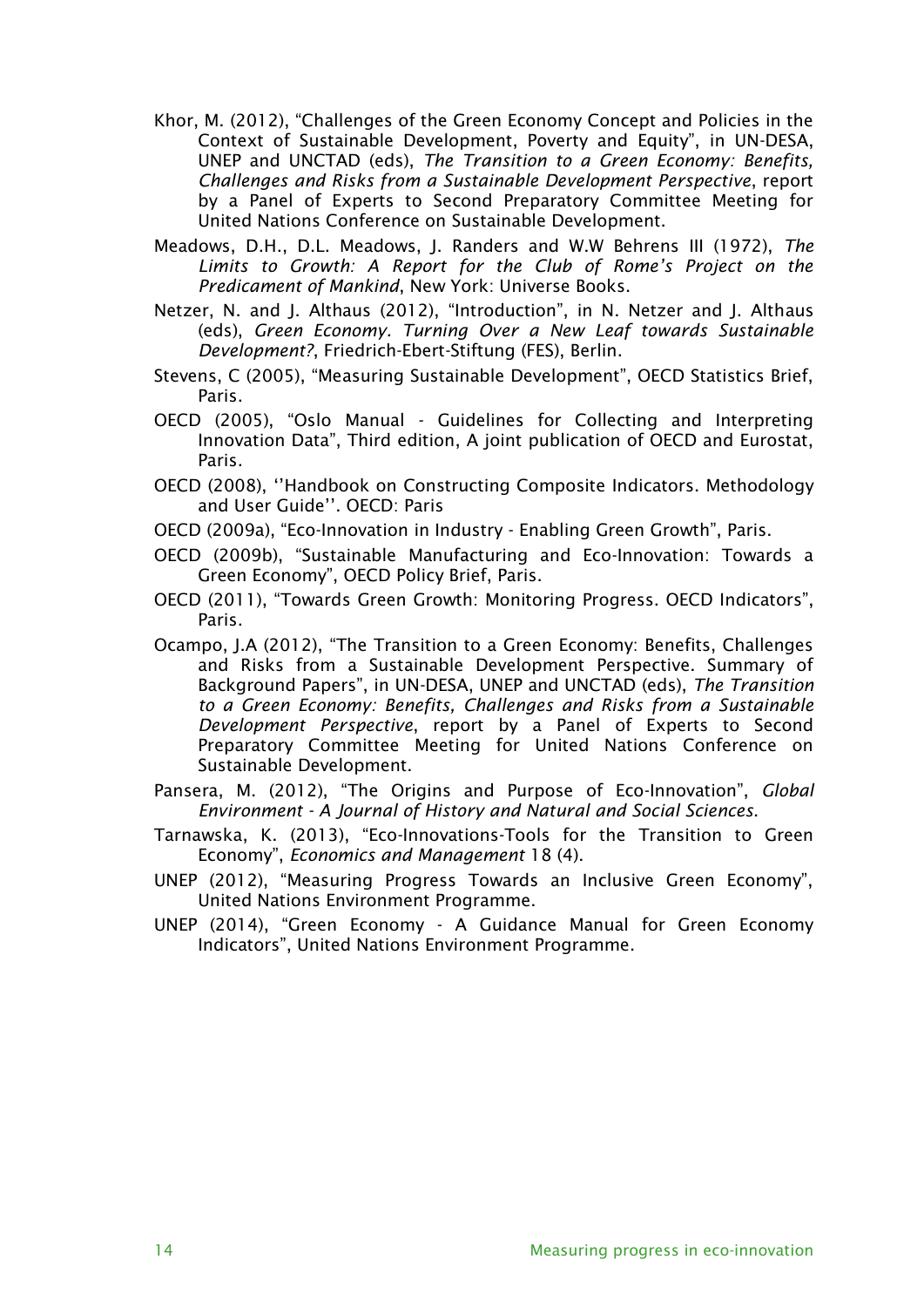## <span id="page-17-0"></span>**ANNEX I: List of eco-innovation indicators featured in measuring-progress.eu**

| <b>Eco-innovation index (Scoreboard)</b>                                                                                                     |                                                                                                                                           |  |  |  |
|----------------------------------------------------------------------------------------------------------------------------------------------|-------------------------------------------------------------------------------------------------------------------------------------------|--|--|--|
| http://measuring-progress.eu/eco-innovation-index                                                                                            |                                                                                                                                           |  |  |  |
| <b>Eco-innovation Inputs</b><br>http://measuring-progress.eu/eco-innovation-inputs                                                           |                                                                                                                                           |  |  |  |
| <b>Governments' environmental</b><br>and energy R&D<br>appropriations and outlays<br>(% of GDP)                                              | http://measuring-progress.eu/governments-<br>environmental-and-energy-rd-appropriations-and-<br>outlays-gdp                               |  |  |  |
| Human resources in science<br>and technology (% of active<br>population)                                                                     | http://measuring-progress.eu/human-resources-<br>science-and-technology-active-population                                                 |  |  |  |
| Venture Capital - early stage<br>investment                                                                                                  | http://measuring-progress.eu/venture-capital-early-<br>stage-investment                                                                   |  |  |  |
| <b>Eco-innovation Activities</b><br>http://measuring-progress.eu/eco-innovation-activities                                                   |                                                                                                                                           |  |  |  |
| <b>Firms having implemented</b><br>innovation activities aiming<br>at a reduction of material<br>input per unit output (% of<br>total firms) | http://measuring-progress.eu/firms-having-<br>implemented-innovation-activities-aiming-reduction-<br>material-input-unit-output           |  |  |  |
| <b>Firms having implemented</b><br>innovation activities aiming<br>at a reduction of energy<br>input per unit output (% of<br>total firms)   | http://measuring-progress.eu/firms-having-<br>implemented-innovation-activities-aiming-reduction-<br>energy-input-unit-output-total-firms |  |  |  |
| ISO 14001 registered<br>organisations (per mln<br>population)                                                                                | http://measuring-progress.eu/iso-14001-registered-<br>organisations-mln-population                                                        |  |  |  |
| <b>Eco-innovation Outputs</b><br>http://measuring-progress.eu/eco-innovation-outputs                                                         |                                                                                                                                           |  |  |  |
| <b>Eco-innovation related</b><br>patents (per mln population)                                                                                | http://measuring-progress.eu/eco-innovation-related-<br>patents-mln-population                                                            |  |  |  |
| <b>Eco-innovation related</b><br>academic publications (per<br>mln population)                                                               | http://measuring-progress.eu/eco-innovation-related-<br>academic-publications-mln-population                                              |  |  |  |
| <b>Eco-innovation related media</b><br>coverage (per numbers of<br>electronic media)                                                         | http://measuring-progress.eu/eco-innovation-related-<br>media-coverage-numbers-electronic-media                                           |  |  |  |
| <b>Resource Efficiency Outcomes</b><br>http://measuring-progress.eu/resource-efficiency-outcomes                                             |                                                                                                                                           |  |  |  |
| <b>Material productivity</b><br>(GDP/Domestic Material<br>Consumption)                                                                       | http://measuring-progress.eu/resource-productivity-<br>gdpdomestic-material-consumption                                                   |  |  |  |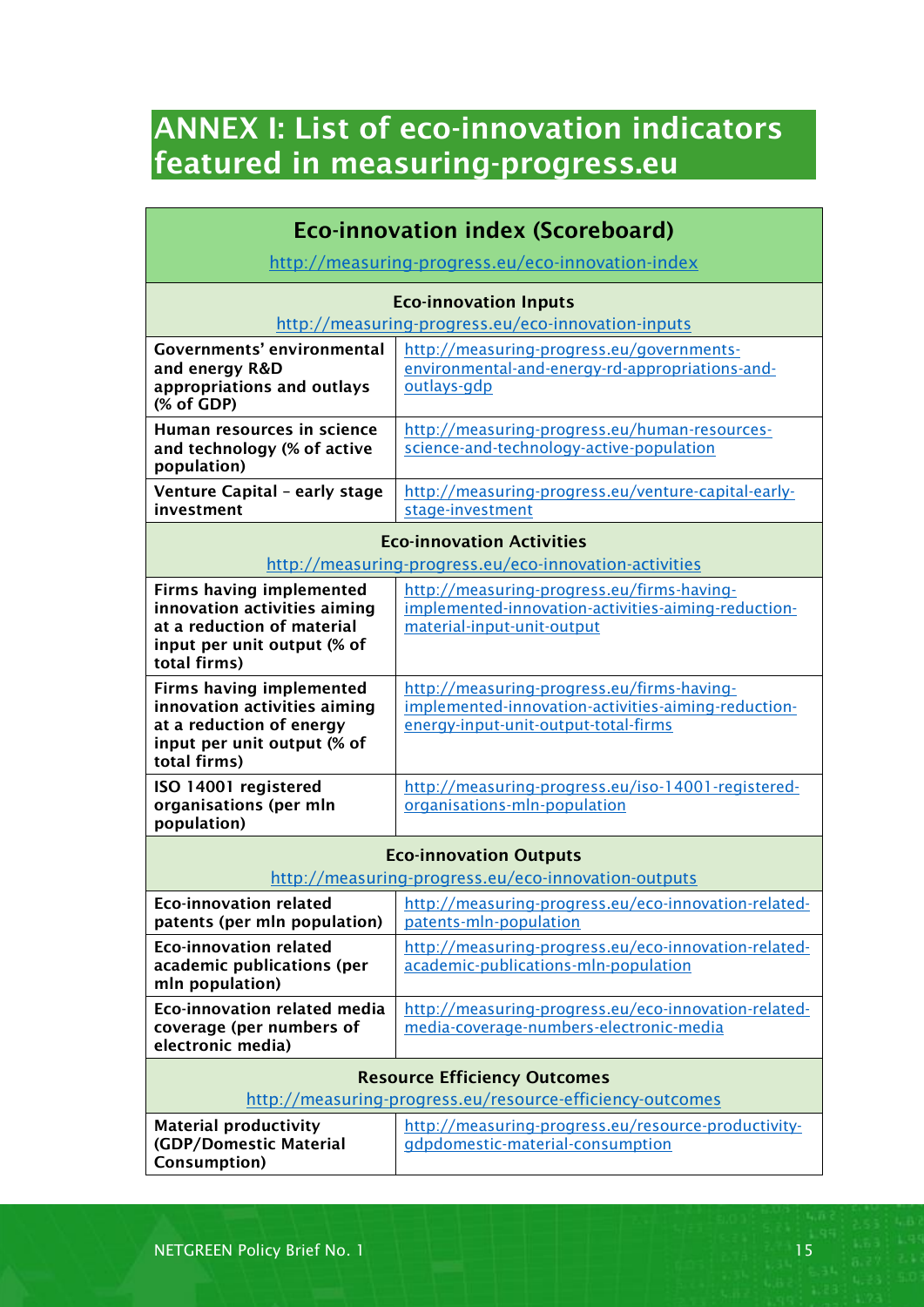| <b>Water productivity</b><br>(GDP/Water Footprint)                                                                 | http://measuring-progress.eu/water-productivity-<br>gdpwater-footprint                                                    |  |  |  |
|--------------------------------------------------------------------------------------------------------------------|---------------------------------------------------------------------------------------------------------------------------|--|--|--|
| <b>Energy productivity</b><br>(GDP/gross inland energy<br>consumption)                                             | http://measuring-progress.eu/energy-productivity-<br>gdpgross-inland-energy-consumption                                   |  |  |  |
| <b>GHG emissions intensity</b><br>(CO2e/GDP)                                                                       | http://measuring-progress.eu/ghg-emissions-<br>intensity-co2egdp                                                          |  |  |  |
| <b>Socio-Economic Outcomes</b>                                                                                     |                                                                                                                           |  |  |  |
| http://measuring-progress.eu/socio-economic-outcomes                                                               |                                                                                                                           |  |  |  |
| <b>Exports of products from</b><br>eco-industries (% of total<br>exports)                                          | http://measuring-progress.eu/exports-products-eco-<br>industries-total-exports                                            |  |  |  |
| <b>Employment in eco-</b><br>industries and circular<br>economy (% of total<br>employment across all<br>companies) | http://measuring-progress.eu/employment-eco-<br>industries-and-circular-economy-total-employment-<br>across-all-companies |  |  |  |
| <b>Turnover in eco-industries</b>                                                                                  | http://measuring-progress.eu/turnover-eco-industries                                                                      |  |  |  |
| Other eco-innovation and innovation indicators                                                                     |                                                                                                                           |  |  |  |
| <b>Global Innovation Index</b>                                                                                     | http://measuring-progress.eu/global-innovation-<br>index                                                                  |  |  |  |
| <b>Innovation Union Scoreboard</b>                                                                                 | http://measuring-progress.eu/innovation-union-<br>scoreboard                                                              |  |  |  |
| <b>Green Transition Scoreboard</b>                                                                                 | http://measuring-progress.eu/green-transition-<br>scoreboard                                                              |  |  |  |
| <b>Global Cleantech Innovation</b><br>index                                                                        | http://measuring-progress.eu/global-cleantech-<br>innovation-index                                                        |  |  |  |
| <b>Eco-Label licences</b>                                                                                          | http://measuring-progress.eu/ecolabel-licenses                                                                            |  |  |  |
| <b>Green Patents, Index</b><br>$1990 = 100$                                                                        | http://www.measuring-progress.eu/green-patents-<br>index-1990100                                                          |  |  |  |
| <b>MSCI Global Clean</b><br><b>Technology index</b>                                                                | http://www.measuring-progress.eu/msci-global-clean-<br>technology-index                                                   |  |  |  |
| Organisations and sites with<br><b>EMAS (Eco-Management and</b><br><b>Audit Scheme) registration</b>               | http://www.measuring-progress.eu/organisations-<br>and-sites-emas-eco-management-and-audit-scheme-<br>registration        |  |  |  |
| Public spending in<br>environmentally related RD,<br>% total public spending                                       | http://www.measuring-progress.eu/public-spending-<br>environmentally-related-rd-total-public-spending                     |  |  |  |
| <b>Technology Achievement</b><br>index                                                                             | http://www.measuring-progress.eu/technology-<br>achievement-index                                                         |  |  |  |
| <b>Total R&amp;D Expenditure</b>                                                                                   | http://measuring-progress.eu/total-rd-expenditure                                                                         |  |  |  |
| <b>Turnover from innovation</b>                                                                                    | http://measuring-progress.eu/turnover-innovation                                                                          |  |  |  |